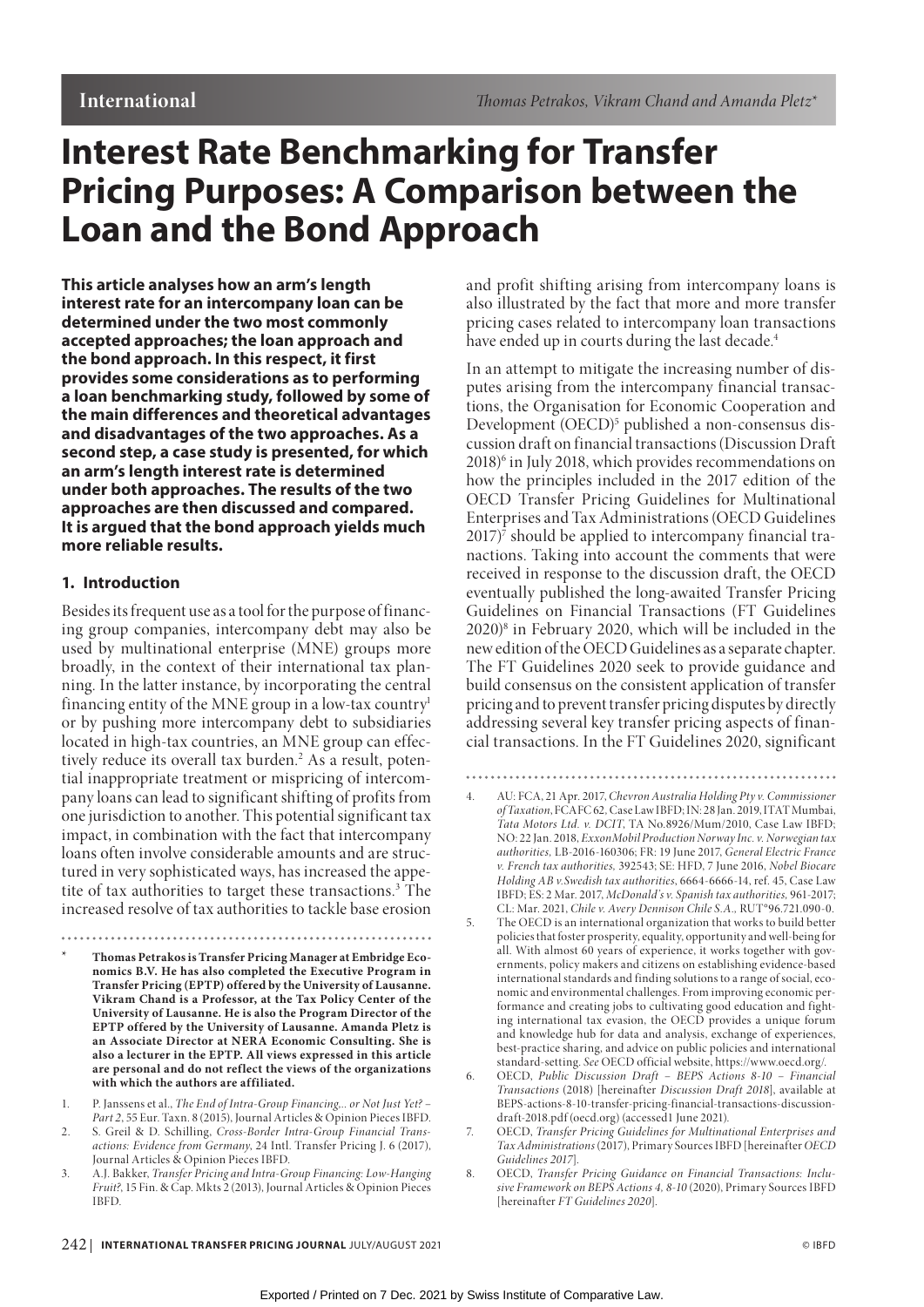emphasis is put on loan transactions, with various topics being thoroughly discussed, including the accurate delineation of the transaction,<sup>9</sup> the options realistically available to the parties involved, $10$  the comparability factors that should be considered and the pricing of the intercompany loan. The latter is the primary focus of this article.

According to the FT Guidelines 2020, the widespread existence of markets for borrowing and lending money and the frequency of such transactions between independent borrowers and lenders, combined with the widespread availability of information and analysis of such markets makes it easier to apply the comparable uncontrolled price  $(CUP)$  method when analysing an intercompany loan.<sup>11</sup> In the search for external CUPs, two approaches are commonly used: (i) the loan approach, which utilizes comparable loan transactions; and (ii) the bond approach, which utilizes comparable bond transactions.12 From a comparability perspective, the loan approach is more appropriate, since it compares the same instruments. However, the lack of sufficient data on private loans in the public databases,13 in combination with the abundance of bond data, as well as other factors, which are described in detail in the section 2. of this article, have made the bond approach more preferable among transfer pricing practitioners. The difference in data availability can be illustrated by the fact that the number of all corporate loans<sup>14</sup> issued within 2020 globally, with available information on pricing, as provided by Refinitiv's LoanConnector DealScan database  $(LoanConnector)$ ,<sup>15</sup> is 2,890, while the respective number of all corporate bonds<sup>16</sup> issued within 2020 globally, with available information on pricing, as provided by Refinitiv's EIKON (EIKON),<sup>17</sup> is 14,469.

All aspects of the two approaches are discussed in detail in this article.

# **2. Loan Approach versus Bond Approach – Advantages and Disadvantages**

### **2.1. Loan approach**

Pricing an intercompany loan based on loans between third parties is the most accurate approach from a trans-

- 12. *FT Guidelines 2020*, para. 10.93: "Arm's length interest rates can also be based on the return of realistic alternative transactions with comparable economic characteristics. Depending on the facts and circumstances, realistic alternatives to intra-group loans could be, for instance, bond issuances, loans which are uncontrolled transactions, deposits, convertible debentures, commercial papers, etc."
- 13. The databases that are most commonly used by practitioners when benchmarking an intercompany loan are Refinitiv's LoanConnector, Refinitiv's EIKON, Bloomberg and S&P CapitalIQ.
- 14. The search excludes loans issued by banks and non-bank financials.
- 15. LoanConnector is a web-based loan information platform that contains deal terms and conditions for over 220,000 historical loan transactions from both primary and secondary loan markets around the world.
- 16. The search excludes bonds issued by financials.
- 17. EIKON is an industry leading online platform for analysing financial markets. Through EIKON's open technology platform, a wide array of apps can be used to access financial data. The powerful apps are tailored to specific asset classes, financial markets and/or datasets. EIKON contains 2,000 contributing sources, 99% coverage of global market cap, 3.3 million transactions and 65 years of information.

fer pricing perspective. Taking into account that both transactions involve the same instrument, the nature of the transaction is highly similar. The basic characteristics of a loan typically include:

- the borrower obtains an amount that it has to fully repay to the lender at a certain predetermined moment in time; and
- a compensation, in the form of interest, is paid by the borrower to the lender for the loan obtained.

To ensure comparability, terms and conditions of the tested transaction need to be aligned with the terms and conditions of the third-party transactions. The most important factor that needs to be considered first is the creditworthiness of the borrower. This topic is further discussed in detail in section 4.1. Other comparability factors that have direct impact on the pricing of the loan and should be considered in the context of an appropriate comparability analysis are the following:

- Type of loan: A term loan will typically have a lower interest rate than a bullet loan. This is due to the fact that the principal of a term loan is being gradually repaid in fixed predetermined installments while the principal of a bullet loan is fully repaid at the maturity date. As a result of the gradual decrease of the outstanding loan amount, the risk for the lender decreases during the term of the loan and therefore a lower interest rate is typically applied.<sup>18</sup>
- Loan purpose: A loan can be issued, for example, for working capital, refinancing, repayment of existing debt, acquisition and many other purposes. Thirdparty lenders would typically offer more favourable terms and conditions in cases where the loan will be used for an investment with high expected returns.<sup>19</sup>
- Issuance currency: Loans issued in weak or unstable currencies that fluctuate significantly entail higher foreign currency exchange risks for both the lender and the borrower.
- Type of interest: An interest rate can be either fixed or floating. From a lender's perspective, floating rates are perceived as less risky since they are changing in line with the prevailing market conditions. From a borrower's perspective, fixed rates are more preferrable since they provide more certainty.<sup>20</sup>
- Term of the loan: Typically, long-term loans have higher interest rates than short-term loans due to the increased credit risk incurred by the lender arising from the borrower's increased probability of default in the long run.
- Seniority: In case of default, subordinated loans rank above only equity in terms of priority of claims and

. . . . . .

<sup>9.</sup> *FT Guidelines 2020*, sec. B.

<sup>10.</sup> *FT Guidelines 2020*, paras. 10.51-10.61.

<sup>11.</sup> *FT Guidelines 2020*, para. 10.90.

<sup>18.</sup> Another example is that a revolving loan facility will typically bear a higher interest rate than a term or a bullet loan due to the fact that it offers significant flexibility to the borrower with regard to draw down amounts and timings.

<sup>19.</sup> *Discussion Draft 2018*, para. 34.

<sup>20.</sup> A. Sulejmani, *Pricing Intercompany Financial Transactions: Loans, Guarantees and Cash-Pooling Arrangements*, 26 Intl. Transfer Pricing J. 6 (2019), Journal Articles & Opinion Pieces IBFD.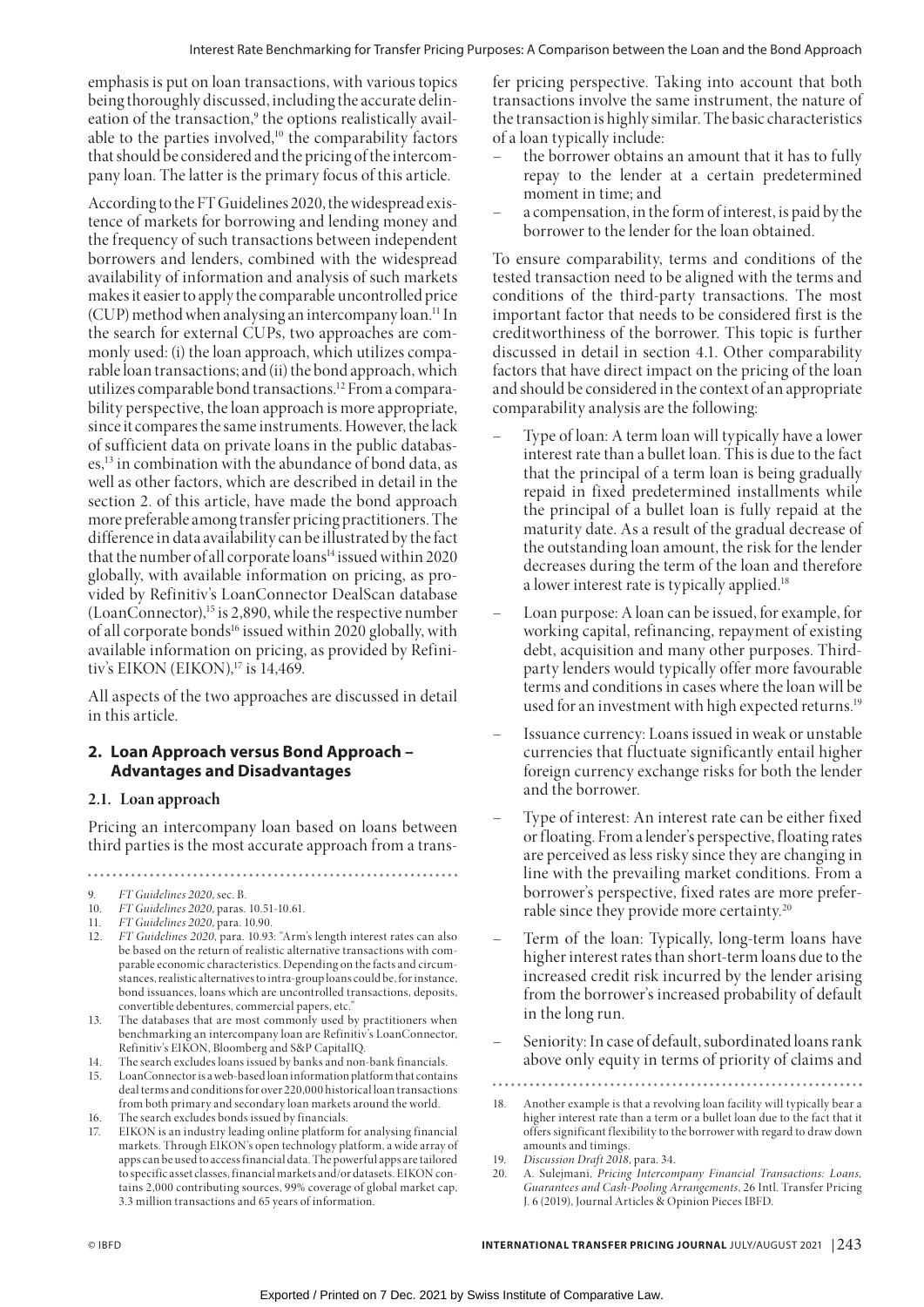repayments<sup>21</sup> and, therefore, they bear higher interest rates than senior loans, in order to compensate the lender for the additional risk that is borne.

- Collateral: Secured loans bear lower interest rates compared to unsecured loans, since they offer relative protection to the lender.<sup>22</sup>
- Other features embedded in the loan: Early repayment clauses, financial covenants, the option to convert to shares and additional fees can impact the interest rate of a loan. In general, features that are to the benefit of the lender will typically lower the interest rate, whille features to the benefit of the borrower will typically increase the interest rate.

In addition, the industry where the borrower operates and the market conditions<sup>23</sup> prevailing at the issuance date of the loan should also be considered.<sup>24</sup>

Although the loan approach is the most accurate from a technical perspective, there are three main disadvantages. First, interest rates fluctuate over time. Therefore, interest rates of historical loan transactions may not reflect the interest rate that should be applied as at the start date of the intercompany loan transaction. Despite potential high comparability in the terms and conditions, timing differences in loan transactions may result in a lack of comparability. Especially in volatile markets or economic downturns, timing differences may have a significant effect on the pricing of an intercompany loan.

The second disadvantage relates to the type of the loan transactions included in the public databases. In reality, the vast majority of loan transactions are bilateral agreements that involve one borrower and one lender ("one to one"). This is not the case in the public loan databases whereby the vast majority of loan transactions with available data are syndicated loans,<sup>25</sup> which involve one borrower and various lenders ("one to many").<sup>26</sup> Benchmarking a bilateral intercompany loan with third-party

......

syndicated loans may not be appropriate, since the spread of the syndicated loan will likely tend to be higher. Contrary to standard bilateral bank loan agreements, whereby the spread is determined based on the borrower's creditworthiness and other characteristics, in a syndicated loan the spread may also incorporate a form of an additional premium,<sup>27</sup> which is not related to a borrower's specific characteristics but compensates the participating banks for the adverse selection<sup>28</sup> and moral hazard risk<sup>29</sup> they incur.

The third disadvantage is the potential complexity of independent loan transactions. Loan transactions can be tailored to a great extent in order to align either with the preferences and/or demands of the borrower/lender or with the type of investment for which the loan will be used. It is not uncommon for third-party loan transactions to include features such as additional fees (upfront fees,<sup>30</sup> commitment fees<sup>31</sup>) and early repayment clauses, which have direct impact on the quantum of the applied coupon and can distort the results of the external CUP analysis. For example, a loan that includes an upfront fee payment will typically have a lower credit spread compared to another loan with similar terms and conditions that does not include an upfront fee. Those features, in the majority of the cases, are either not visible in the public databases or not available at all. As a result they cannot be identified or filtered upon. Therefore, for more complex loan transactions with additional embedded features, aligning the terms and conditions may be challenging.

It should also be noted that the coverage of European loan transactions in the public loan databases is relatively limited compared to the coverage of United States/Canada loan transactions.<sup>32</sup>

# **2.2. Bond approach**

The bond approach uses bond transactions and compares the yield to remaining maturity (YTRM) of the bond with the interest rate of the intercompany loan transaction. Bond transactions are to a large extent comparable to loan transactions. Instead of referring to lenders and borrow-

<sup>21.</sup> P.H. Conac, *Mis-selling of Financial Products: Subordinated Debt and Self-placement*, European Parliament (2018).

<sup>22.</sup> V. Chand, *Transfer Pricing Aspects of Intra - Group Loans in Light of the Base Erosion and Profit Shifting Action Plan*, 44 Intertax 12, pp. 885-902  $(2016)$ 

<sup>23.</sup> A. Russo & M. Shirazi, *Transfer Pricing for Intercompany Financial Transactions: Application of the Arm's-Length Principle in Theory and in Practice*, 19 BNA Transfer Pricing Report 1, p. 44 (2010).

<sup>24.</sup> For instance, a loan issued by an oil and gas company during a period when the oil prices are suppressed due to low demand will bear a higher interest rate than a loan with similar terms and conditions issued by a company operating in another industry during that period.

<sup>25.</sup> A typical syndicated loan is issued to a single borrower jointly by a group of lenders. These lenders are usually banks, but they can also include other financial institutions. Mandated by the borrower, a lead bank (or banks) promotes the loan to potential lenders that are interested in taking exposure in certain corporate borrowers. The lead arranger provides probable participants with a memorandum including borrower-specific information. Usually each participant funds the loan at identical conditions and is responsible for its particular share of the loan; it therefore has no legal responsibility for other participants' shares. Overall, syndicated loans lie somewhere between relationship (i.e. private) loans and public debt, where the lead bank may have some form of relationship with the borrower, *see Y*. Altunbas, A. Kara & D. Marqués-Ibáñez, *Large debt financing: Syndicated loans versus corporate bonds*, 16 The European Journal of Finance 5 (2010).

<sup>26.</sup> When looking at LoanConnector, which is the most widely used database by practitioners when it comes to loans, of the 2,890 corporate

loans issued during 2020 that have available information on spread, 2,430 loans are syndicated, representing 84%.

<sup>27.</sup> V. Ivashina, *Asymmetric information effects on loan spreads,* 92 Journal of Financial Economics 2, pp. 300-319 (2009).

When participating in a syndicated loan, participant banks are highly dependent upon the information with regard to the borrower that is provided to them by the lead bank. This heavy reliance on the lead bank creates an adverse selection problem since the lead bank is incentivized to syndicate 'bad or risky' loans.

<sup>29.</sup> The moral hazard risk arises from the fact that, after the lead bank sells parts of the loan to the participants, its motivation to effectively continue monitoring is declined.

<sup>30.</sup> A form of upfront fee is for example the origination fee, which is occasionally charged by third-party lenders in order to compensate them for setting up a new loan agreement.

<sup>31.</sup> The commitment fee compensates the lender for his commitment to make funds available to the borrower. In most of the cases, commitment fees are charged in revolving loans, where the borrower has an available, undrawn line of credit to use whenever he needs it.

Data in LoanConnector show that of the 1,541 corporate loans with available information on spread and borrower's credit rating that have been issued during the last year (15 October 2019-15 October 2020), 1,390 loans have been issued in the United States/Canada (90%), while only 151 loans have been issued in Europe (10%).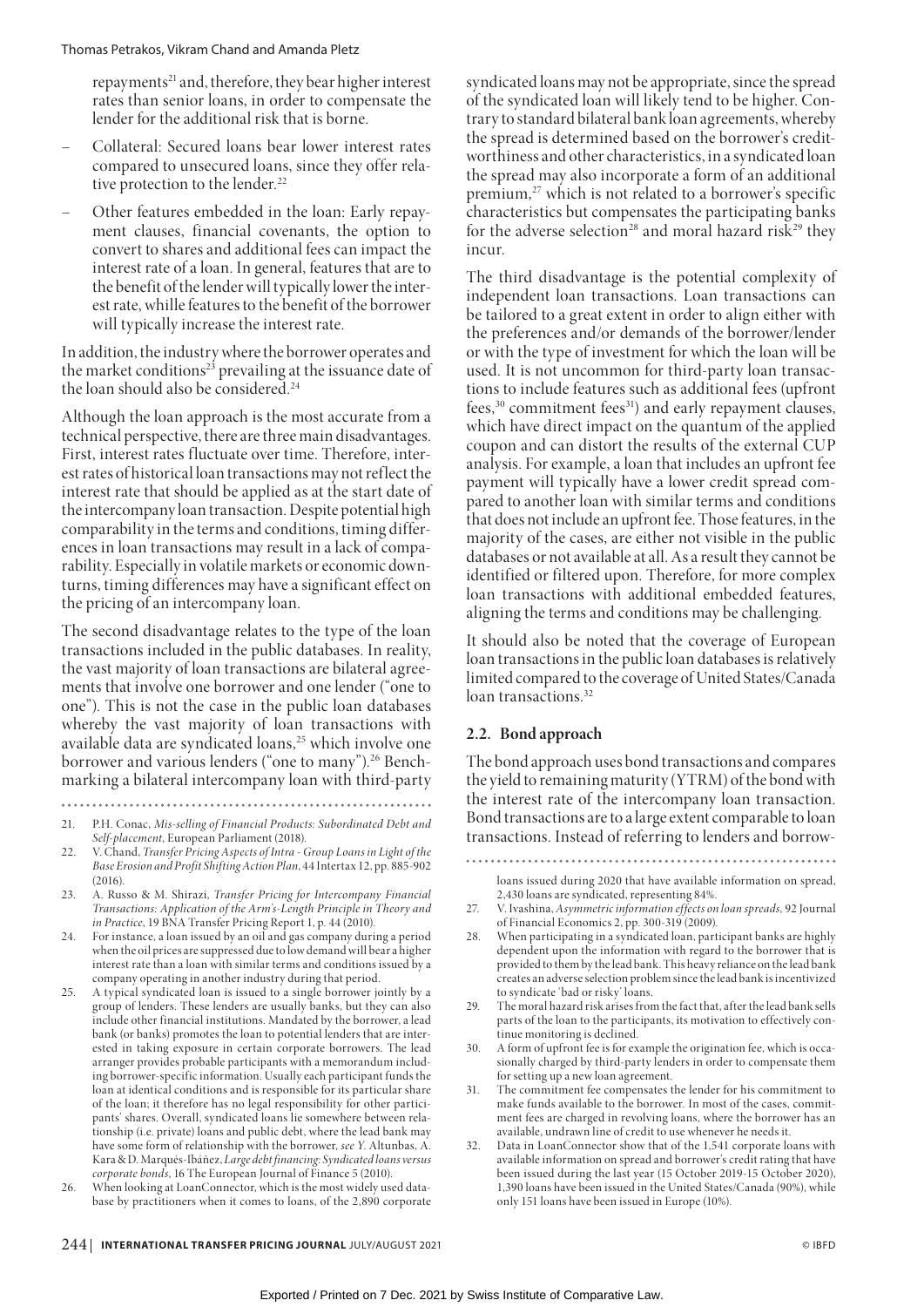ers, the bond market refers to bond issuers (borrowers) and bond holders (lenders). Similar to loans, bond issuers obtain an amount that has to be fully repaid at a certain moment in time and pay a compensation for this amount, in the form of coupon payments. Although the compensation is a combination of the bond's face value and the bond's coupon rate, the YTRM reflects the overall return ofthe bondholder, expressed as an annual rate. In other words, the YTRM is the total rate of return (i.e. total interest rate) that investors would earn, assuming that they will reinvest every coupon payment received from the bond at that constant rate until the bond matures.<sup>33</sup> The YTRM can be considered a reliable measure of calculating the return of a bond since it takes into account the time value of money by accounting for the present value of a bond's future coupon payments.<sup>34</sup>

Despite the comparability between the two instruments, there are also some differences. First, although there is only one bond issuer, there are typically many bond holders. Contrary to loans, which involve only one or a few lenders (in syndicated transactions), bonds may have thousands of bond holders. When subscribing a bond, bond holders will have to rely upon information that has been made available by the bond issuer. Compared to loan transactions, whereby the lender (i.e. the bank) has access to all kind of corporate information regarding the borrower, the amount of information obtained by the bond holder is limited. In addition, a bank has the capacity to continuously monitor the activities of the borrower, for instance by including restrictive covenants in the loan agreement, a feature that is typically not common in bond issuances.35 As a result, bonds offer less room for tailoring and are typically more standardarized compared to loans.

Second, the yield of a bond reflects (current) market prices, i.e. demand and supply for the specific bond. Contrary to loan transactions, where the interest rate is set at the beginning of the transaction and is based on facts and circumstances as at the date of the agreement, bonds are traded instruments and thus yields fluctuate over the term of the bond. The yield mainly depends on the liquidity of the market. As a result of the above, the yield of a bond is being continuously repriced by the market.

Pricing an intercompany loan based on the bond approach offers the advantage of taking into account the prevailing market conditions and the remaining term, in contrast with the loan approach, whereby the pricing is based on historical loan transactions, which may not be representative. Therefore, the bond approach may be the appropriate approach, for instance, during economic downturns, such as the current one due to the COVID-19 pandemic, which may produce further restrictions on liquidity and a potential decrease in private bank loan issuances and, conse-

quently, a lack of interest rate benchmarks for certain credit ratings.36

However, there are some other factors to be considered when selecting the appropriate approach. For instance, when the credit rating assessment has indicated that the borrower has a poor rating, the loan approach may be more appropriate. This argument is based on the fact that companies with poor rating do not have easy access to the public bond market and will have to address the private loan market for their financing needs.<sup>37</sup> This argument is also consistent with the renegotiation and liquidation hypothesis which argues that borrowers with high probability of default in the foreseeable future are inclined to address private banks for their financing needs, since it is more challenging for them to effectively negotiate the terms and conditions of debt arrangements with thousands of bond holders compared to a single bank or a limited number of banks,<sup>38</sup> despite the fact that, in equilibrium, banks charge higher interest rates compared to publicly traded debt.<sup>39</sup> Therefore, in a stable, non-volatile economic environment, the number of comparable loan transactions will likely be greater than the number of the respective comparable bond transactions in the non-investment grade area and vice versa.

Benchmarking the interest rate using the loan approach instead of the bond approach may also be more appropriate when examining small intercompany loan amounts. According to the flotation cost theory, issuing public debt requires significant cost, hence issuing a small amount will not be efficient from a cost perspective.<sup>40</sup> Therefore, in the majority of cases, companies choose to issue bonds only for considerable amounts. As a result, the number of bond transactions with small amounts is limited in the public databases.<sup>41</sup>

As a last note, bonds are tradeable (liquid) instruments that can be relatively easily traded in secondary markets while loans are not (illiquid). Therefore, pricing an intercompany loan by using the bond approach would justify

- 38. M. Berlin & J. Loeys, *Bond covenants and delegated monitoring,* 43 Journal of Finance 2, pp. 397-12 (1988).
- 39. T. Chemmanur & P. Fulghieri, *Reputation, renegotiation, and the choice between bank loans and publicly traded debt*, 7 Review of Financial Studies 3, pp. 475-506 (1994).
- 40. J. Houston & C. James, *Bank Information Monopolies and the Mix of Private and Public Debt Claims*, 51 The Journal of Finance 5 (1996); Krishnaswami, Spindt & Subramaniam, *supra* n. 37, Denis & Mihov, *supra* n. 37.
- 41. Data in EIKON show that of the 2,560 active corporate bonds issued in EUR with available information on YTRM and issuer's credit rating, only 156 bonds (6%) have a principal amount of less than 100 million.

<sup>33.</sup> P. Veronesi, Fixed Income Securities: Valuation, Risk and Risk Management, p.47-49, (Wiley 2010).

<sup>34.</sup> In other words, the YTRM is the discount rate that equates the net present value of a bond's future coupon payments to the bond's price.

<sup>35.</sup> C. Smith & J.B. Warner, *On financial contracting: An analysis of bond covenants*, 7 Journal of Financial Economics 2, at pp. 117-161 (1979).

<sup>36.</sup> M. Bonekamp & N. Schaatsbergen, *Transfer Pricing of Financial Transactions and the Impact of COVID-19*, 27 Intl. Transfer Pricing J. 4 (2020), Journal Articles & Opinion Pieces IBFD.

<sup>37.</sup> The inverse is the case for high rated companies, for which the issuance of bonds is not only easier but also more beneficial compared to the issuance of loans. This relationship between credit rating and ability/ willingness to issue bonds is corroborated by various studies including S. Krishnaswami, P.A. Spindt & V. Subramaniam, *Information Asymmetry, Monitoring, and the Placement Structure of Corporate Debt*, 51 Journal of Financial Economics 3 (1999) and D. J. Denis & V. Mihov, *The choice among bank debt, non-bank private debt, and public debt: evidence from new corporate borrowings*, 70 Journal of Financial Economics 1 (2003), at pp. 3-28.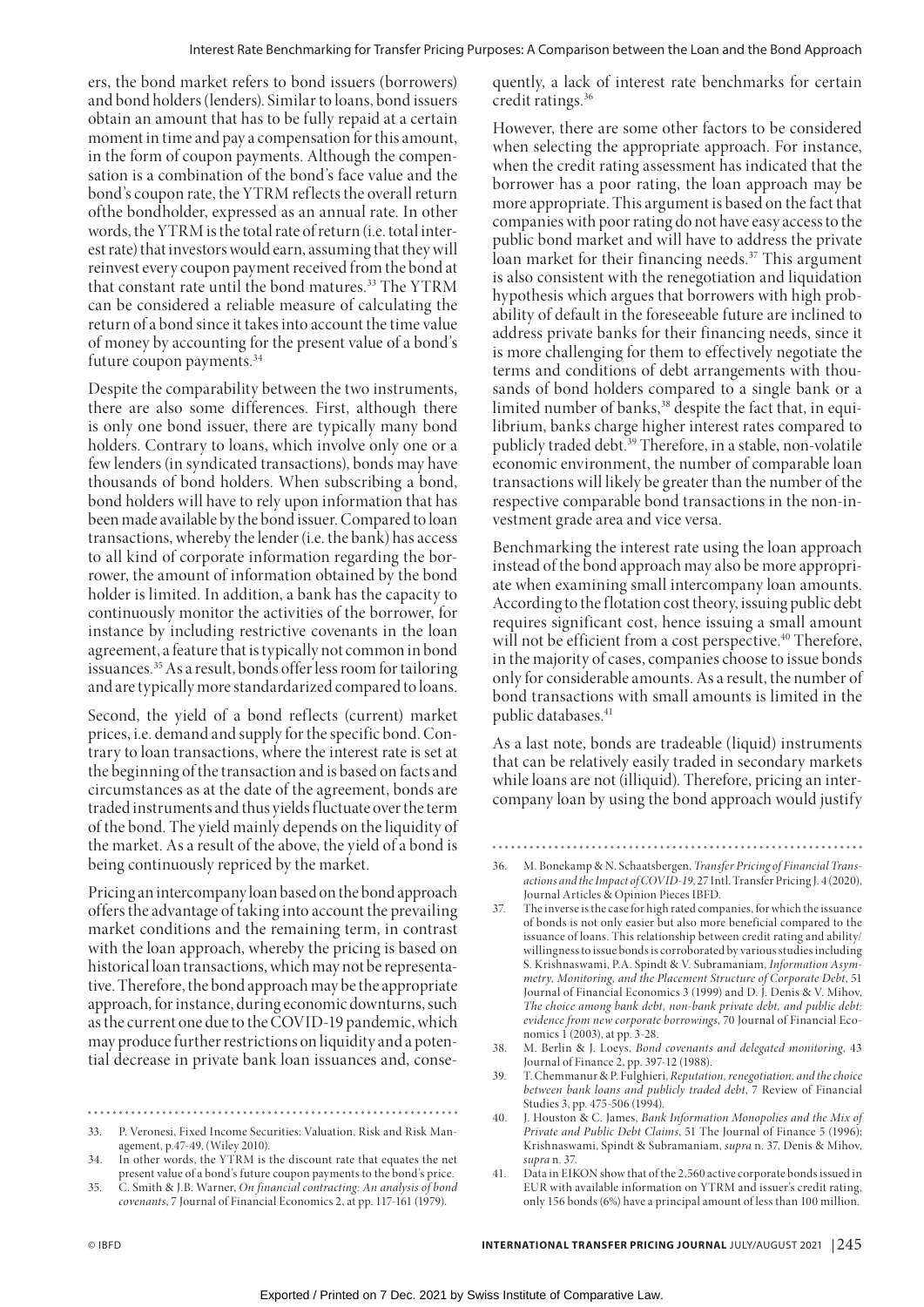a comparability adjustment,<sup>42</sup> in order to account for the lack of liquidity of loans. This topic is further analysed in section 4.3.3.

# **3. Case Study**

Table 1 presents the facts and circumstances of the case study.

| Table 1 - Facts and circumstances of the case study |                                               |
|-----------------------------------------------------|-----------------------------------------------|
| <b>Facts and circumstances</b>                      | <b>Description</b>                            |
| Lender                                              | ABC B.V. (Netherlands)                        |
| Borrower                                            | ABC Ltd. (United Kingdom)                     |
| Industry of borrower                                | Automotive parts/components                   |
| Type of loan                                        | Term Ioan                                     |
| Loan purpose                                        | General corporate and<br>operational purposes |
| Currency and amount                                 | USD 500 million                               |
| Issuance date                                       | 15 October 2020                               |
| Maturity date                                       | 15 October 2025                               |
| Term                                                | 5 years                                       |
| Seniority                                           | Senior                                        |
| Collateral                                          | Unsecured                                     |
| Interest type                                       | Floating                                      |

The intercompany loan under this case study ("Loan under review") is provided by the central financing entity of the ABC Group ("the Group"), located in the Netherlands, to one of the operating companies of the Group, located in the United Kingdom, in order to finance its corporate and operational needs. The Loan under review is a senior unsecured term loan with an amount of USD 500 million, a start date of 15 October 2020 ("pricing date"), a floating interest rate and a term of 5 years.

# **4. Determination of an Appropriate Interest Rate**

Before pricing an intercompany transaction, the first step should always be the accurate delineation of the transaction, including an analysis of the contractual terms, a functional analysis, an analysis of the key characteristics of the product/service under review, the prevailing economic circumstances and the business strategies used by the parties involved.<sup>43</sup> In the context of the accurate delineation of an intercompany loan transaction, the following economically relevant characteristics may be useful indicators, depending on the facts and circumstances:<sup>44</sup>

- the presence or absence of a fixed repayment date;
- the obligation to pay interest;
- the right to enforce payment of principal and interest;
- the status of the funder in comparison to regular corporate creditors;

43. *OECD Guidelines 2017*, ch. I, secs. D.1 and D.2.

- the existence of financial covenants and security;
- the source of interest payments;
- the ability of the recipient of the funds to obtain loans from unrelated lending institutions;
- the extent to which the advance is used to acquire capital assets; and
- the failure of the purported debtor to repay on the due date or to seek a postponement.

Once the actual transaction has been accurately delineated, arm's length interest rates can be sought based on consideration of the credit rating of the borrower or the rating of the specific issuance taking into account all of the terms and conditions of the loan and comparability factors.45 Since the primary purpose of the case study analysed in this article is to provide an economic analysis determining an arm's length interest rate for the intercompany loan presented above, it is assumed that there are no issues in any aspect with respect to the accurate delineation of the loan transaction under review. In addition, interest limitation rules, withholding taxes and any other tax aspect are out of scope and will not be discussed.

# **4.1. Credit rating assessment**

# *4.1.1. Introduction*

The creditworthiness of the borrower is one of the main factors that independent lenders take into account when determining an interest rate to charge. Credit ratings can serve as a useful measure of creditworthiness and therefore help to identify potential comparables or to apply economic models in the context of related-party transactions.46

In order to determine the credit rating of the borrower, the following steps were performed :

- (1) determination of the stand-alone credit rating of the borrower;
- (2) determination of the credit rating of the group as a whole; and
- (3) determination of an appropriate credit rating of the borrower based on the above.

The three steps are described in sections 4.1.2.-4.1.4.

# *4.1.2. Stand-alone credit rating*

In most cases, publicly available credit ratings are only available at group level and not at each subsidiary level.<sup>47</sup> This is also the case in this case study, whereby it is assumed that the borrower does not have a publicly available stand-alone credit rating.

For the estimation of the credit rating of the borrower on a stand-alone basis, there are only two available options:<sup>48</sup>

46. *FT Guidelines 2020*, para. 10.62.

<sup>42.</sup> *OECD Guidelines 2017*, para. 1.40: "Where there are differences between the situations being compared that could materially affect the comparison, comparability adjustments must be made, where possible, to improve the reliability of the comparison".

<sup>44.</sup> *FT Guidelines 2020*, para. 10.12.

<sup>45.</sup> *FT Guidelines 2020*, para. 10.89.

<sup>47.</sup> *FT Guidelines 2020*, para. 10.71.

<sup>48.</sup> R. Fossati, *Should Transfer Pricing Practitioners Become Credit Rating Analysts? Practical Instructions Based on Final OECD Guidance on Financial Transactions*, 27 Intl. Transfer Pricing J. 5 (2020), Journal Articles & Opinion Pieces IBFD.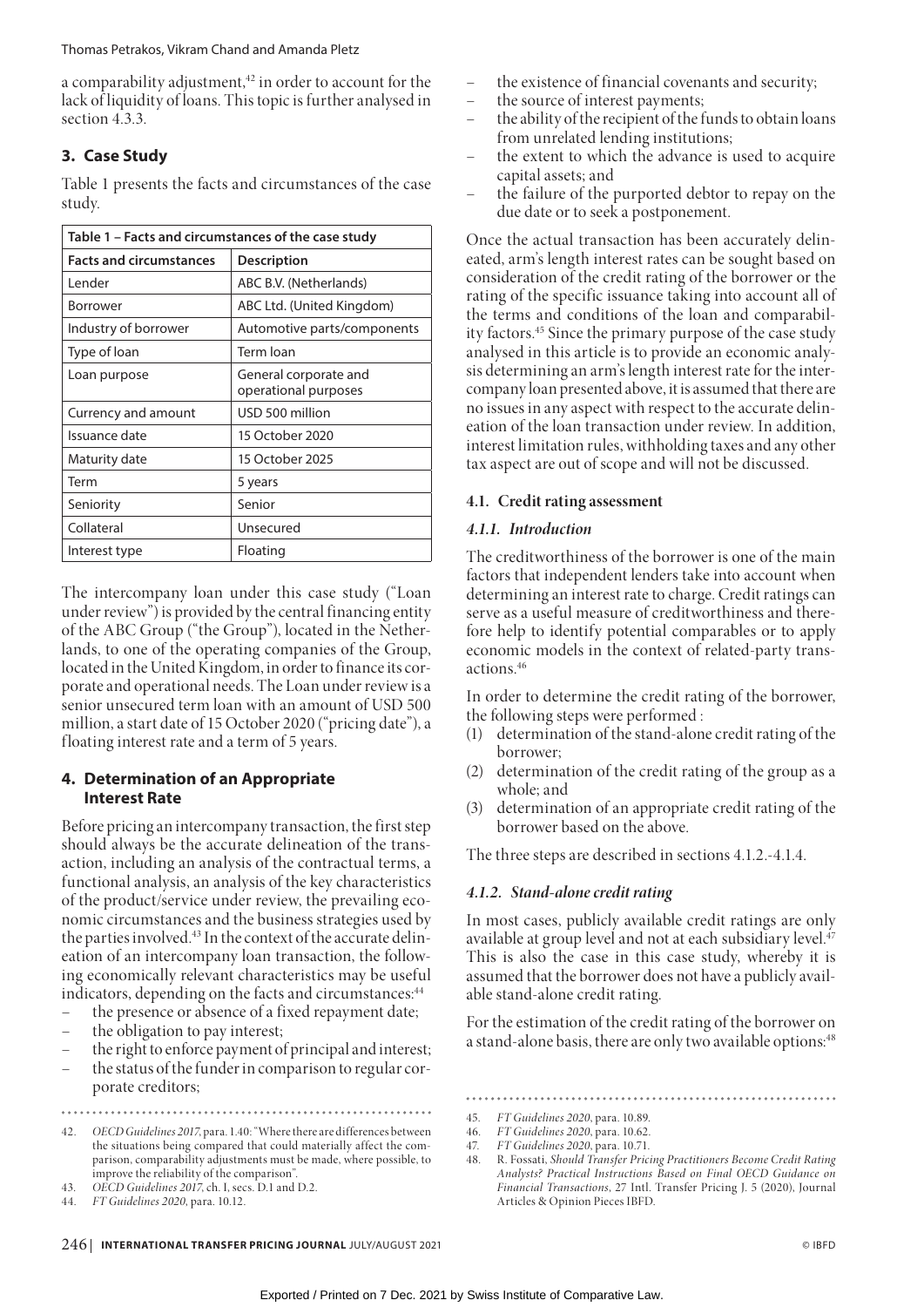either through online tools<sup>49</sup> that determine a credit rating using financial ratios, macroeconomic data and other quantitative inputs, such as Moody's RiskCalc Model<sup>50</sup> and Standard and Poor's (S&P) CreditModel,<sup>51</sup> or by performing a manual exercise to replicate the independent credit rating agencies' methodologies. For the purpose of this article, it is assumed that a high-level manual excercise was performed, which resulted in a stand-alone credit rating of "BB-".

# *4.1.3. Group credit rating*

Besides a credit rating of the borrower at a stand-alone basis, a second credit rating was performed at group level. According to the FT Guidelines 2020, a group company may receive support from the group to meet its financial obligations in case it gets into financial difficulty.52 The incidental benefit that a group company is assumed to receive solely by virtue of group affiliation is referred to as implicit support.53 Implicit support from the group may affect the credit rating of the borrower.<sup>54</sup>

For the purpose of this article, it is assumed that the latest credit rating of the Group as a whole, as assessed and published by one of the three major rating agencies<sup>55</sup> is "BBB".<sup>56</sup>

# *4.1.4. Selection of appropriate credit rating*

Based on the credit analysis performed, the stand-alone credit rating of the borrower is "BB-", while the credit rating of the Group as a whole is "BBB". In selecting an appropriate credit rating for the purpose of determining an arm's length interest rate, the degree of potential implicit support of the group needs to be examined. The impact of an assessment of implicit support is a matter of judgement.<sup>57</sup> In this regard, the relative status of an entity within the group may help to determine what impact that potential group support has on the credit rating of a debt issuer.

57. *FT Guidelines 2020*, para. 10.80.

In general, entities of an MNE group will be more or less likely to receive group support according to the relative importance of the entity in the MNE group as a whole and the linkages between the entity and the rest of the MNE group, either in its current form or in terms of future strategy. An MNE group member with stronger links that is integral to the group's identity or important to its future strategy, typically operating in the group's core business, would ordinarily be more likely to be supported by other MNE group members and consequently have a credit rating more closely linked to that of the MNE group. Conversely, it may be reasonable to assume that an entity would be likely to receive support from the rest of the MNE group in more limited circumstances where it does not show those same indicators or the linkages are weaker. In the case of an entity where there is evidence that no support would be provided by the MNE group, it may be appropriate to consider the entity only on the basis of its own stand-alone credit rating under the prevailing facts and circumstances.<sup>58</sup>

The criteria used to determine the status of an entity may include considerations such as legal obligations (e.g. regulatory requirements), strategic importance, operational integration and significance, shared name, potential reputational impacts, negative effects on the overall MNE group, general statement of policy or intent, and any history of support and common behaviour of the MNE group with respect to third parties. The relative relevance of those factors may vary from one industry to another.59

Practical guidance with regard to the degrees of implicit support is provided by S&P, which states that a notching adjustment of the subsidiary's rating is warranted if specific circumstances and thresholds are met.60,61 Following the guidance provided by S&P, the groups of entities and the corresponding credit rating adjustments are identified in Table 2.

For the purpose of thisarticle, it is assumed that the borrower can be considered a "strategically important" subsidiary of the Group.<sup>62</sup> As such, it can be assumed that the rest of the Group is likely to provide additional liquidity, capital, or risk transfer in most foreseeable circumstances. However, some factors raise doubts about the extent of group support.

58. *FT Guidelines 2020*, para. 10.78.

- 59. *FT Guidelines 2020*, para. 10.79.
- 60. 61 S&P Global Ratings, General Criteria: Group Ratings Methodology (July 2019).

- 61. Although there are similar methodologies published by Moody's and Fitch, for instance, Moody's Rating Non-Guaranteed Subsidiaries: Credit Considerations in Assigning Subsidiary Ratings In The Absence Of Legally Binding Parent Support (Dec. 2003), the S&P approach was selected as it is the most recent.
- 62. According to S&P, a strategically important subsidiary should have the following characteristics: it is highly unlikely to be sold, it is important to the group's long-term strategy, it has the long-term commitment of senior group management, or incentives exist to induce such commitment (for example, cross-default clauses in financing documents), it is reasonably successful at what it does or has realistic medium-term prospects of success relative to group management's specific expectations or group earnings norms.

<sup>49.</sup> According to the *FT Guidelines 2020*, paras. 10.72-10.75, those tools have two main weaknesses: they rely excessively on quantitative inputs and they lack clarity in the process of how the (implied) credit rating is determined.

<sup>50.</sup> Moody's RiskCalc produces forward-looking default probabilities (called expected default frequency, or EDFTM) by combining financial statements and equity market information into a highly predictive measurement of stand-alone credit risk. RiskCalc consists of a global network of 25 models that cover approximately 80% of the world's GDP. RiskCalc's predictive analytics are based on Moody's Credit Research Database.

<sup>51.</sup> S&P's CreditModel is a statistical tool based on credit ratings from S&P Global Ratings, which offers an automated solution to assess the credit risk of companies worldwide. The model is calibrated to generate a quantitative output to broadly align with credit ratings from S&P Global Ratings. In addition, the model achieves global coverage, via inclusion of tailored indicators/features, for developed, emerging and frontier markets. These features were designed to specifically address sovereign risk, transfer and convertibility risk, and country risk.

<sup>52.</sup> *FT Guidelines 2020*, para. 10.76.

<sup>53.</sup> *FT Guidelines 2020*, para. 10.77. 54. *FT Guidelines 2020*, para. 10.78.

<sup>55.</sup> The three major credit rating agencies are S&P, Moodys and Fitch.

<sup>56.</sup> For the purpose of this article, the credit rating of a group as a whole

coincides with the credit rating of the ultimate parent entity of the group, based on consolidated financial statements.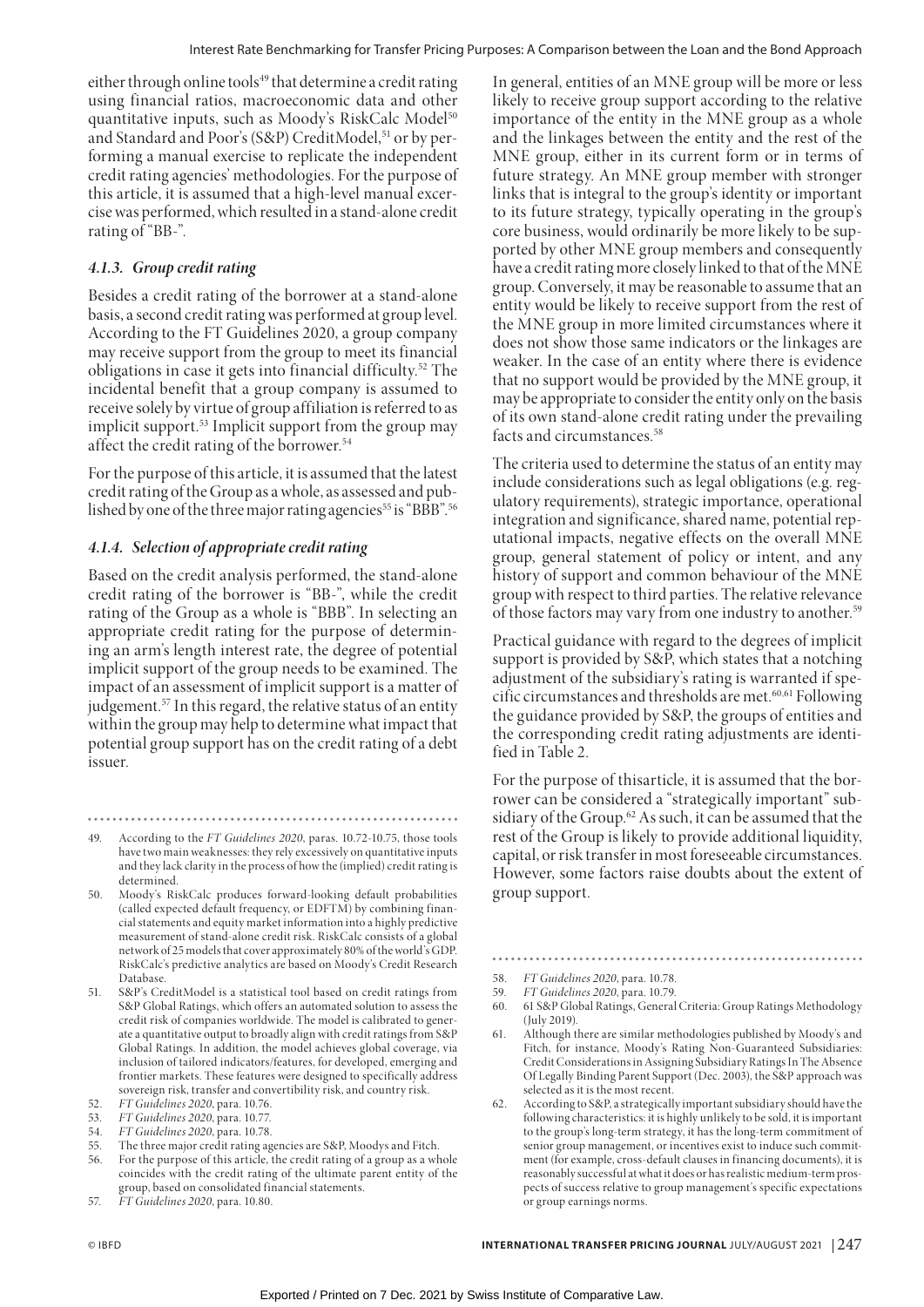|                            | Table 2 - Groups of entities and corresponding credit rating adjustments                                                                                                                                                                                             |                                                      |
|----------------------------|----------------------------------------------------------------------------------------------------------------------------------------------------------------------------------------------------------------------------------------------------------------------|------------------------------------------------------|
| Group status               | <b>Brief definition</b>                                                                                                                                                                                                                                              | Long-term<br>credit rating                           |
| 1. Core                    | Integral to the group's current identity and future strategy. The rest<br>of the group is likely to support these entities under any foreseeable<br>circumstances.                                                                                                   | At group credit rating                               |
| 2. Highly strategic        | Almost integral to the group's current identity and future strategy. The<br>rest of the group is likely to support these subsidiaries under almost all<br>foreseeable circumstances.                                                                                 | One notch below the<br>group credit rating           |
| 3. Strategically important | Less integral to the group than strategic subsidiaries. The rest of the<br>group is likely to provide additional liquidity, capital, or risk transfer in<br>most foreseeable circumstances. However, some factors raise doubts<br>about the extent of group support. | Three notches above the<br>stand-alone credit rating |
| 4. Moderately strategic    | Not important enough to warrant additional liquidity, capital, or<br>risk transfer support from the rest of the group in some foreseeable<br>circumstances. Nevertheless, there is potential for some support from<br>the group.                                     | One notch above the<br>stand-alone credit rating     |
| 5. Non-strategic           | No strategic importance to the group. These subsidiaries could be sold<br>in the near to medium term.                                                                                                                                                                | At the stand-alone credit<br>rating                  |

Based on the previous and in line with the S&P guidance, the stand-alone credit rating of the borrower (BB-) was notched upwards with three notches resulting to a credit rating of "BBB-". This credit rating was considered appropriate for the purpose of determining an arm's length interest rate for the Loan under review.

# **4.2. Loan approach**

### *4.2.1. Base rate*

The interest rate of a loan is typically expressed as a base rate<sup>63</sup> plus a credit margin (i.e. loan spread). The base rate reflects the compensation for the market risk of the loan. For loan transactions with a floating interest rate, the base rate is determined by looking at the Interbank Offered Rate (IBOR)<sup>64</sup> rate in the respective issuance currency. Those rates reflect the average interest rate applied for interbank loans with a maturity of up to 1 year. Various maturities are published ranging from 1 day to 1 year.

The Loan under review is denominated in USD and has a floating interest rate. Therefore, the USD London Interbank Offered Rate (Libor)<sup>65,66</sup> rate is applicable.

# *4.2.2. Loan spread*

Besides a compensation for market risk, an interest rate also includes compensation for credit risk. To determine an arm's length compensation for the credit risk, a search was performed to identify comparable loan agreements between independent parties that include credit risk similar to the Loan under review. LoanConnector was used as the primary source to search for loan transactions. The following search criteria were applied:

- (1) Borrower's credit rating: Borrowers with an S&P long-term credit rating of BBB- as at the issuance date of their loans were selected.
- (2) Borrower's industry: Borrowers from the "Consumer Discretionary" industry were selected.67
- (3) Loan type: Revolving loan facilities were selected.
- (4) Loan purpose: Loans for general purposes were selected.

64. IBORs serve as widely accepted benchmark interest rates that represent the cost of short-term, unsecured, wholesale borrowing by large globally active banks. A group of banks submits rates on a daily basis, which are averaged and published for a variety of currencies and tenors. Over time, IBORs have grown in relevance, with some estimates suggesting they serve as interest rate benchmarks for over USD 350 trillion in financial products, including bonds, derivatives mortgages and other loans. IBORs are used by financial institutions, corporations and governments, as well as retail market participants. IBORs are used not only as benchmarks in financial contracts, but also often as the basis for valuations. See https://www.credit-suisse.com/microsites/ibor/en.html#:~: text=IBOR%20rates%20represent%20interest%20rates,little%20or%20 no%20credit%20risk. (accessed 3 May 2021).

<sup>63.</sup> Or reference rate.

<sup>65.</sup> LIBOR is the world's most widely used benchmark for short-term rates with USD 200 to USD 300 trillion in mortgages, consumer loans, corporate debt, derivatives and other financial instruments using it as reference rate. However, it has been decided by regulators to retire LIBOR with a full phase-out by the end of 2021. At that point, all USD denominated loans, derivatives and debt will reference a new rate, the Secured Overnight Funding Rate (SOFR), which is a median of rates that market participants pay to borrow cash on an overnight basis, using Treasuries as collateral. *See* Morgan Stanley, *Transitioning LIBOR: What it means for investors* (29 Oct. 2019), available at https://www.morganstanley. com/ideas/libor-its-end-transition-to-sofr#:~:text=LIBOR%20is%20 the%20world's%20most,slated%20to%20end%20by%202022. (accessed 3 May 2021).

<sup>66.</sup> Had the Loan under review been issued in EUR, the Euribor rate would had been applicable as base rate.

<sup>67.</sup> At first, the industry "Automotive" was selected but this search did not generate sufficient search results. Therefore, the industry criterion was expanded to all "Consumer Cyclicals/Discretionary ".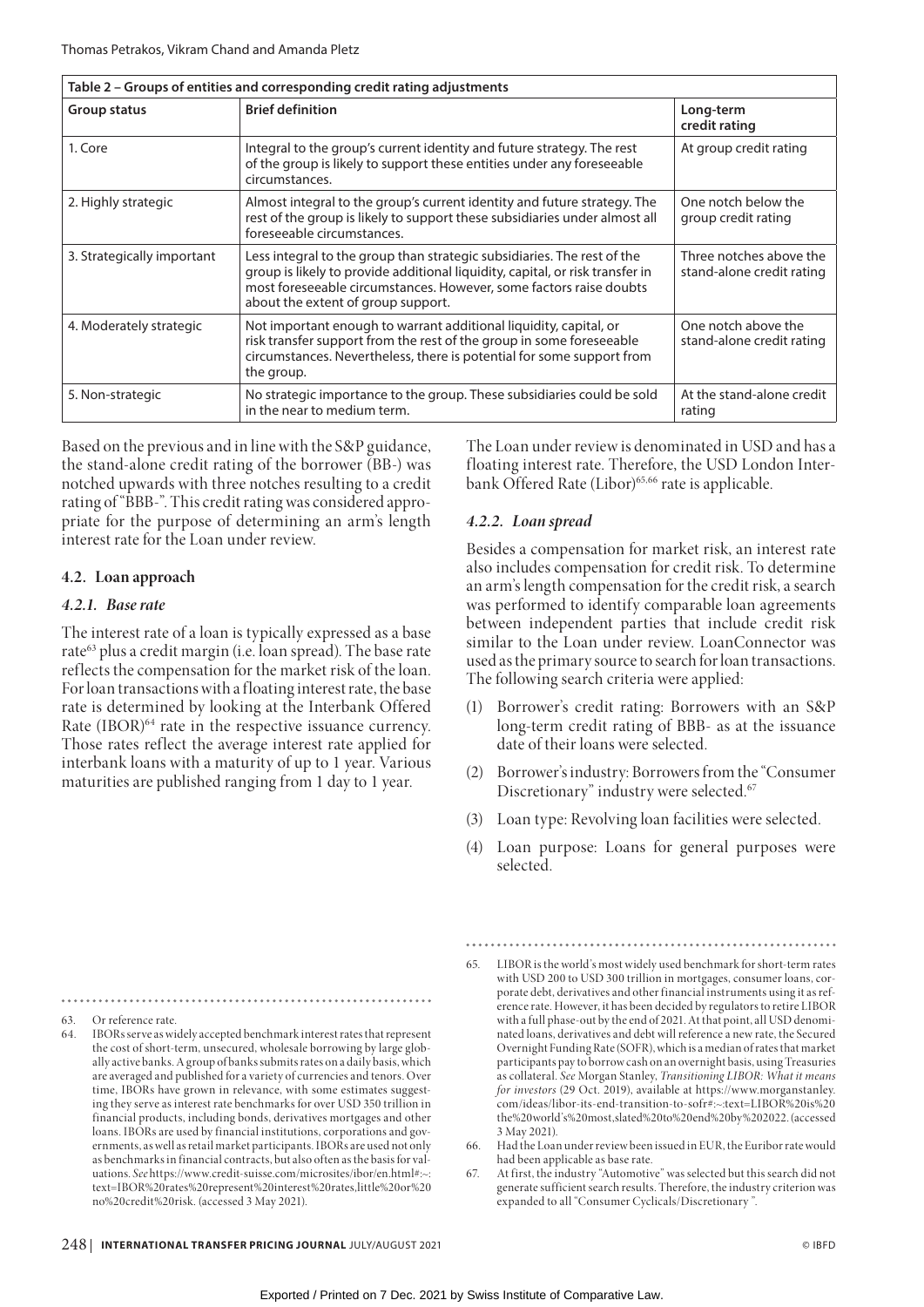- (5) Loan active date: Loans with a start date within 5 years prior to the pricing date were selected (i.e. between 15 October 2015 and 15 October 2020).
- (6) Loan term: Loans with a term between 4.5 and 5.5 years were selected.
- (7) Currency: Loans issued in USD were selected.
- (8) Seniority: Senior loans were selected.
- (9) Security: Unsecured loans were selected.
- (10) Base/reference rate: Loans having Libor as the base rate were selected.
- (11) Spread/margin: Loans with information on spread were selected.

The above set of criteria resulted in 22 comparable uncontrolled loan transactions. As a next step, a financial analysis needs to be performed in order to determine an arm's length loan spread. According to the OECD Guidelines 2017, the interquartile range $68$  can be used to help enhance the reliability of a comparability analysis when the range of comparables includes a sizeable number of observations.69 In this case, the number of comparables can be considered sizeable. Therefore, the interquartile range was considered appropriate. Table 3 provides the calculations.

| Table 3 - Calculations of loan spread |                      |
|---------------------------------------|----------------------|
| Interguartile range                   | Loan spread<br>(bps) |
| Lower quartile                        | 110                  |
| Median                                | 125                  |
| Upper quartile                        | 138                  |
| Observations                          | 77                   |

An interquartile range between 110 bps and 138 bps, with a median of 125 bps was determined. This range reflects an arm's length range of spread for the Loan under review. Details on the comparable loan transactions are included in Appendix 1.

# *4.2.3. Total interest rate*

Under the loan approach, the total interest rate is determined by combining the base rate and the loan spread. Table 4 provides the calculations.

| Table 4 – Calculations of total interest rate |                  |                |                            |
|-----------------------------------------------|------------------|----------------|----------------------------|
| Interquartile<br>range (bps)                  | Base<br>rate     | Loan<br>spread | <b>Total interest rate</b> |
| Lower quartile                                | <b>USD Libor</b> | 110            | $USD$ Libor $+$ 102 bps    |
| Median                                        | USD Libor        | 125            | $USD$ Libor + 125 bps      |
| Upper quartile                                | USD Libor        | 138            | $USD$ Libor $+$ 138 bps    |

69. *OECD Guidelines 2017*, para. 3.57.

An interquartile range between USD Libor + 110 bps and USD Libor + 138 bps with a median of USD Libor + 125 bps was determined. This range reflects an arm's length total interest rate range for the Loan under review.

# **4.3. Bond approach**

# *4.3.1. Search for comparable bonds*

A search was performed to identify comparable bond transactions, taking into account an issuer's long-term credit rating of "BBB-". The EIKON database was used as a primary source to search for comparable bond transactions. The following search criteria were applied :

- (1) Instrument: Corporates bonds and notes were selected.70
- (2) Issuer's credit rating: Issuers with an S&P long-term credit rating of BBB- were selected.
- (3) Issuer's industry: Issuers from the "Consumer Cyclicals" industry were selected.<sup>71</sup>
- (4) Currency: Bonds denominated in USD were selected.
- (5) Remaining term: Bonds that have a remaining term between 4.5 and 5.5 years as from the pricing date were selected (i.e. between 15 April 2025 and 15 April  $2026$ ).<sup>72</sup>
- (6) Seniority: Senior unsecured bonds were selected.
- (7) Coupon type: Plain vanilla fixed coupon bonds were selected.73
- (8) YTRM: Bonds with available information on YTRM were selected.

The above set of criteria resulted in 31 comparable uncontrolled bond transactions. Of the 31 bond transactions, 6 were considered as duplicates and therefore they were excluded.74 As a result, 25 comparable bond transactions remained. Details on the selected comparable bond transactions are included in Appendix 2.

- 70. The only difference between a bond and a note is the term. Typically, notes have a short to medium term while bonds are considered as more long-term fixed income instruments.
- 71. At first, the industry "Auto Vehicles, Parts & Service Retailers" was selected but this search did not generate sufficient search results. Therefore, the industry criterion was expanded to all 'Consumer Cyclicals'.
- 72. In most of the cases it is very challenging to identify sufficient bond transactions with a remaining term exactly equal to the term of the intercompany loan. Therefore, bonds with a remaining term of +/- half year from the maturity date of the loan under review were selected.
- 73. A bond may include several features and additional options, such as zero coupon or conversion to shares, that have impact on its yield. By only selecting plain vanilla fixed coupon bonds, which are considered the most straightforward and simple bonds, the likelihood the sample includes bonds with embedded features and options is minimized.
- 74. Two bonds issued by the same issuer that have the same start date, currency, principal amount, coupon rate and maturity date are considered duplicates. Bonds are sometimes issued in various jurisdictions, for example in the United States or the Eurozone. Although they are considered as separate transactions from a legal/database perspective, they are similar from an economic perspective.

<sup>68.</sup> The interquartile range eliminates the inf luence of outliers because, in effect, the highest and lowest quarters are removed. The interquartile mean is a statistical measure of central tendency.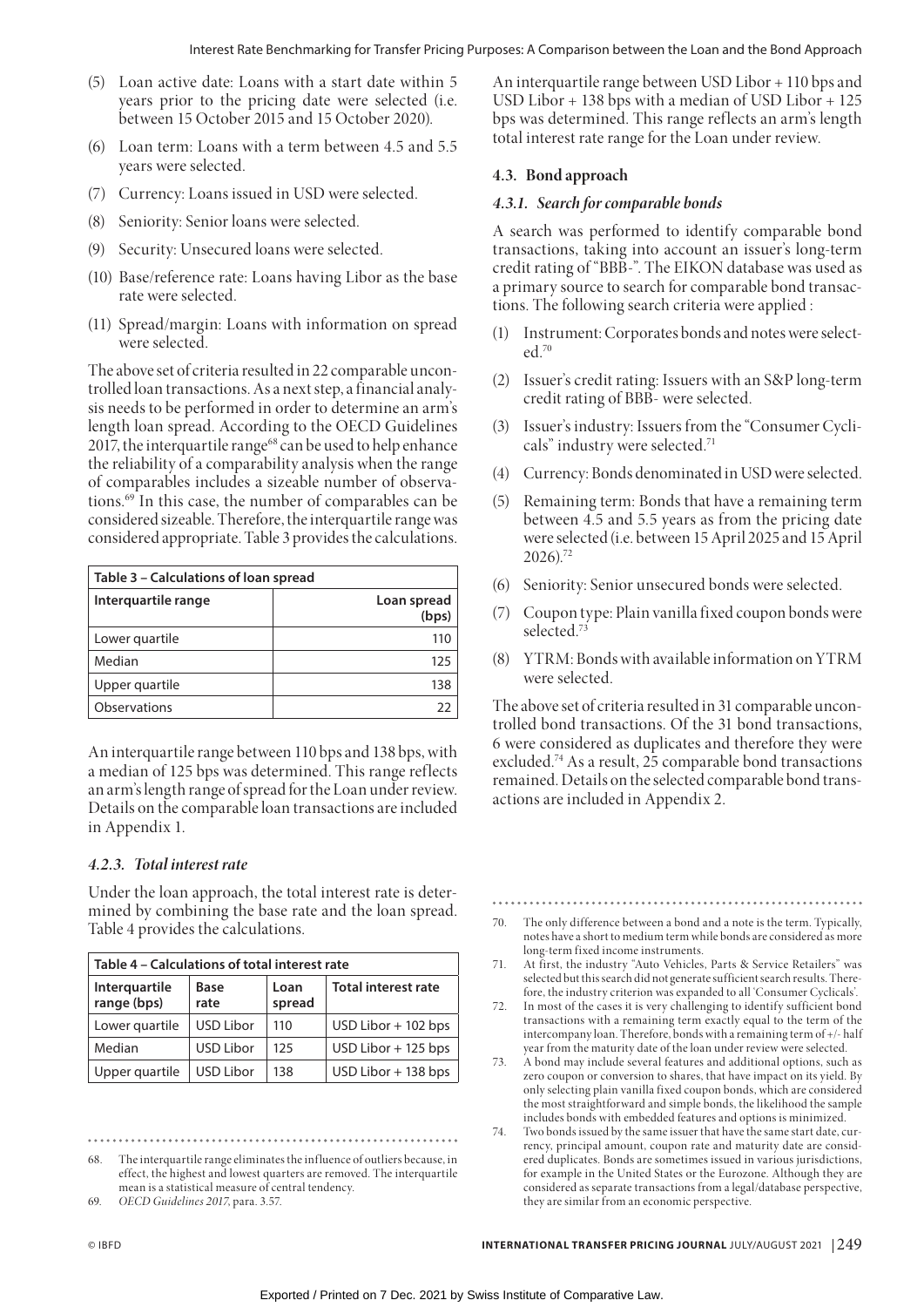#### Thomas Petrakos, Vikram Chand and Amanda Pletz

# *4.3.2. Credit spread*

To arrive at the compensation equivalent to a credit spread, the implied base rate needs to be deducted from the YTRM of each comparable bond. For bonds with maturity of over 1 year, the implied base rate is determined by looking at the swap rate in the respective issuance currency with a term equivalent to the remaining term of the bond. A swap is a commonly used financial instrument where two parties owning different type of interest rates (fixed or floating) exchange interest rate cash flows between each other for a specified principal amount. This allows borrowers to construct a fixed interest rate by converting their floating interest rate.75 After deducting the appropriate implied base rate, an implied credit spread is arrived at. Appendix 2 sets out the calculations.

Table 5 provides the interquartile range of the credit margin of the selected bonds.

| Table 5 – Interguartile range of credit margin of selected<br>bonds |                        |
|---------------------------------------------------------------------|------------------------|
| Interguartile range                                                 | Credit margin<br>(bps) |
| Lower quartile                                                      | 242                    |
| Median                                                              | 285                    |
| Upper quartile                                                      | 302                    |
| Observations                                                        | 25                     |

An arm's length interquartile range was determined between 242 bps and 302 bps with a median of 285 bps. This range reflects an arm's length credit spread for the Loan under review. Details on the selected comparable bond transactions are included in Appendix 2.

# *4.3.3. Illiquidity premium*

Bonds are considered to be highly tradeable instruments and, as such, they are more liquid compared to private loans, which cannot be easily traded. Therefore, an independent investor investing in a loan rather than a bond with the same terms and conditions would require a higher return, in the form of an illiquidity premium, in order to be compensated for the lack of tradability/marketability of the loan. The illiquidity premium for a given illiquid instrument can be thought of as being the price premium or excess return/yield offered by this instrument relative to some hypothetical, perfectly liquid instrument with otherwise equivalent characteristics.<sup>76</sup>

Numerous studies have been conducted around the quantification of the illiquidity premium with regard to various types of securities including corporate and government bonds, covered bonds and stocks, and for different credit ratings. For the purpose of determining an appropriate illiquidity premium for the Loan under review, the studies rendered in Table 6 were used as a basis.

- 75. H. Curb, *Interest Rate Swaps and Other Derivatives*, at pp. 3-4 (Colum-
- bia University Press 2012). 76. Hibbert et al, Liquidity Premium: Literature review of theoretical and empirical evidence (Barrie & Hibbert 2009).

| Table 6 – Studies used to determine an appropriate                          | illiquidity premium |                   |                                                                           |
|-----------------------------------------------------------------------------|---------------------|-------------------|---------------------------------------------------------------------------|
| Author(s)                                                                   | Asset class         | Method<br>applied | <b>Illiguidity</b><br>premium for<br><b>BBB</b> rating                    |
| Blanco, Brennan<br>and Marsh<br>$(2005)^{1}$                                | Corporate<br>bonds  | Regression        | 15 bps                                                                    |
| Chen et al.<br>$(2007)^2$                                                   | Corporate<br>bonds  | Regression        | 31 bps-35 bps                                                             |
| Han and Zhou<br>(2007) <sup>3</sup>                                         | Corporate<br>bonds  | Regression        | 24 bps-62 bps                                                             |
| 1. R. Blanco, S. Brennan & I.W. Marsh, An empirical analysis of the dynamic |                     |                   | relationship between in-vestment arade bonds and credit default swaps. 60 |

*relationship between in-vestment grade bonds and credit default swaps*, 60 Journal of Finance 5, (2005), at pp. 2255-2281. 2. L. Chen et al, *Corporate yield spreads and bond liquidity*, 62 Journal of Finance

1, pp. 119-149 (2007). 3. S. Han & H. Zhou, *Effects of liquidity on the nondefault component of corporate yield spreads: Evidence from intraday transactions data*, Finance and Economics Discussion Series, No 2008-40 (2007).

Based on the results of the studies mentioned in Table 6, an average premium for the lack of liquidity in the BBB credit rating area of 30 bps was determined, which was considered appropriate.

# *4.3.4. Total interest rate*

Under the bond approach, the total interest rate is determined by combining the credit spread and the illiquidity premium. Table 7 provides the calculations.

| Table 7 – Calculations for total interest rate by combining | credit spread and illiquidity premium |                               |                                  |
|-------------------------------------------------------------|---------------------------------------|-------------------------------|----------------------------------|
| Interquartile<br>range (bps)                                | Credit<br>spread                      | <b>Illiquidity</b><br>premium | <b>Total</b><br>interest<br>rate |
| Lower quartile                                              | 242                                   | 30                            | 272                              |
| Median                                                      | 285                                   | 30                            | 315                              |
| Upper quartile                                              | 302                                   | 30                            | 332                              |

An interquartile range between 272 bps and 332 bps, with a median of 315 bps was determined. This range reflects an arm's length total interest rate for the Loan under review.

### **4.4. Analysis and comparison of results**

When comparing the results of the two approaches, the interest rate range determined through the bond approach is significantly higher compared to the interest rate range determined through the loan approach, despite the high level of similarity between the sets of criteria used in the two searches for comparables.77 There are two main explanations for this deviation between the results of the two approaches:

(1) the potential existence of additional fees and/or other options embedded in the selected comparable loans.

Assuming that the USD Libor rate of between 10 bps (1-week USD Libor) and 40 bps (12-month USD Libor) used as a base rate under the loan approach is more or less neutralized by the illiquidity premium of 30 bps used under the bond approach, the main difference between the results of the two approaches relates to the credit spread.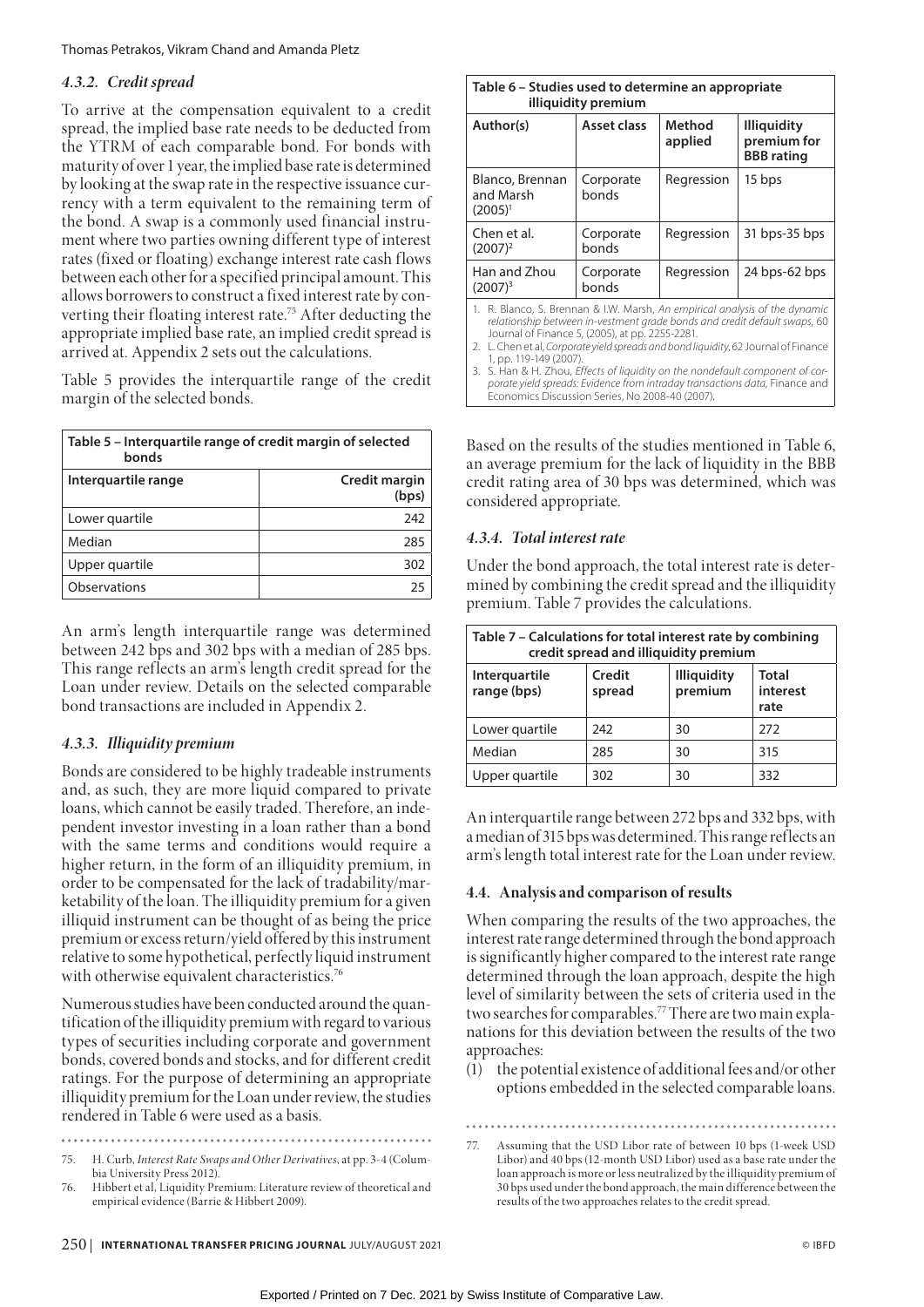Those fees/options, if any, are not always visible/ available and therefore they cannot be filtered out or further analysed, in order to determine their exact impact on the applied spread; and

(2) most importantly, the pricing date of the analysis, which falls into the middle of the COVID-19 pandemic crisis.

The OECD acknowledges that macroeconomic trends such as central bank lending rates or interbank reference rates, and financial market events like a credit crisis, can affect prices. In this regard, the precise timing of the issue of a financial instrument in the primary market or the selection of comparable data in the secondary market can therefore be significant in terms of comparability. For instance, it is not likely that multiple year data on loan issuances will provide useful comparables,<sup>78</sup> since the interest rate of a loan is agreed between the parties as at the start date of the loan based on facts and circumstances as at that moment. This is also the case in this case study, whereby under the loan approach, historical loan transactions with highly comparable contractual terms and conditions (legal reality), yielded a range that does not reflect the current economic environment (economic reality).

The significance of the use of current transactions for the purpose of a reliable comparability analysis is further discussed by the OECD in its Guidance on the transfer pricing implications of the COVID-19 pandemic (COVID-19 Guidance).79,80 The OECD states that information relating to the conditions of comparable uncontrolled transactions undertaken during the same period as the controlled transaction ('contemporaneous uncontrolled transactions') is the most reliable information to use in a comparability analysis. Such information reflects how independent parties behave in an economic environment that is the same as or substantially similar to the economic environment of the controlled transaction.<sup>81</sup>

One can argue that the bond approach looks at historical bond transactions rather than contemporaneous transactions. However, when matching the term of the intercompany loan with the remaining term (as from the pricing date of the analysis) of the comparable bonds, alongside with other important comparability factors of course, the YTRM can be a very reliable measure that captures the market conditions prevailing at the pricing date. The results of the bond approach in the case study of this article support this argument. Although the interest rate that was determined through the bond approach may appear to be relatively high for an investment graded company, it can be justified, taking into account that the Loan under review was provided in the middle of a global economic crisis with significant uncertainty. Therefore, in the authors' opinion, the bond approach can be proved to be more appropriate, especially during periods of uncertainty.

# **5. Conclusion**

Pricing an intercompany loan is not always a straightforward procedure. There are various approaches that can lead to a wide range of different results. The selection of the most appropriate approach should always be based on the specific facts and circumstances and the availability of sufficient and reliable data. In thisarticle, the two most commonly used approaches were discussed, namey the loan and the bond approach. From a comparability perspective, the loan approach can be perceived as more appropriate, since it compares the same instruments. However, shortcomings such as the lack of sufficient data on private loans, the timing differences in pricing and the complexity of loan transactions in terms of additional "hidden" features have led transfer pricing practitioners to be more inclined to use the bond approach. Especially in periods of economic uncertainty, the bond approach yields much more reliable results, since it incorporates the prevailing market conditions, in contrast to the loan approach, which is based on historical prices. The results of the case study analysed in this article ecomomically support the above argument.

81. *COVID-19 Guidance*, para. 14.

<sup>78.</sup> *FT Guidelines 2020*, para. 10.32.

<sup>79.</sup> OECD, *Guidance on the transfer pricing implications of the COVID-19 pandemic* (2020) [hereinafter *COVID-19 Guidance*], available at ttps://www.oecd.org/coronavirus/policy-responses/guidance-on-thetransfer-pricing-implications-of-the-covid-19-pandemic-731a59b0/ (accessed 4 June 2021).

The *COVID-19 Guidance* represents the consensus view of the 137 members of the Inclusive Framework on BEPS regarding the application of the arm's length principle and the *OECD Guidelines* to issues that may arise or be exacerbated in the context of the COVID-19 pandemic. The guidance is helpful both for taxpayers in reporting the financial periods affected by the pandemic and for tax administrations in evaluating the implementation of taxpayers' transfer pricing policies. The *COVID-19 Guidance* provides clarifying comments on, and illustrations of, the practical application of the arm's length principle in four priority issues, identified in consultation with Business at the OECD: (i) comparability analysis; (ii) losses and the allocation of COVID-19 specific costs; (iii) government assistance programmes; and (iv) advance pricing agreements.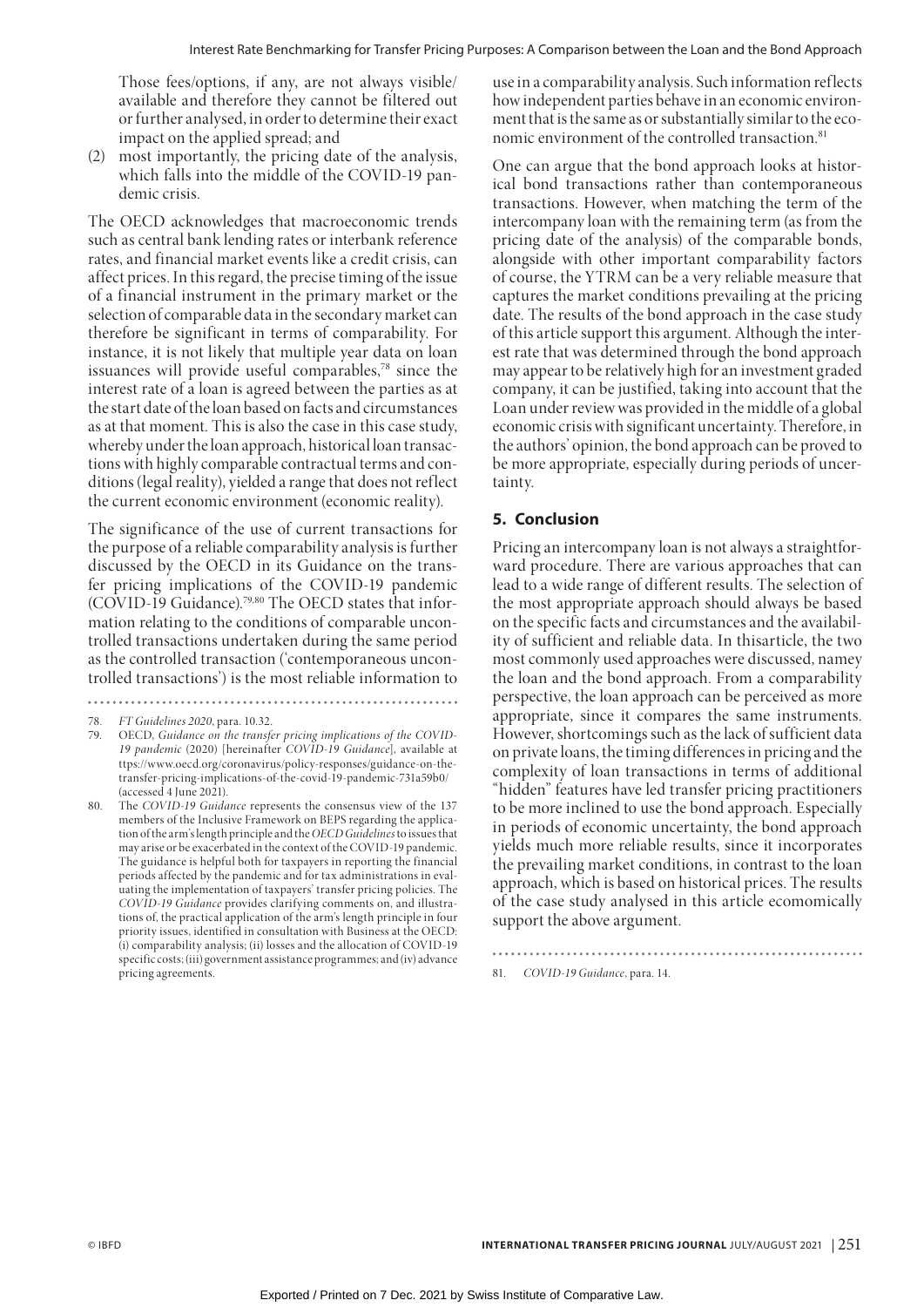| Margin<br>(bps)                      | 137.5                             | 150                               | 150                                     | 105                                | 105                               | 105                                | 110                                      | 110                                      | 110                                      | 140                          | 125                                       | 130                                       | 175                                       | 137.5                           | 137.5                           | 200                                                                    |
|--------------------------------------|-----------------------------------|-----------------------------------|-----------------------------------------|------------------------------------|-----------------------------------|------------------------------------|------------------------------------------|------------------------------------------|------------------------------------------|------------------------------|-------------------------------------------|-------------------------------------------|-------------------------------------------|---------------------------------|---------------------------------|------------------------------------------------------------------------|
| <b>Base</b><br>Rate                  | LIBOR                             | LIBOR                             | LIBOR                                   | LIBOR                              | LIBOR                             | LIBOR                              | LIBOR                                    | LIBOR                                    | LIBOR                                    | LIBOR                        | LIBOR                                     | LIBOR                                     | LIBOR                                     | LIBOR                           | <b>LIBOR</b>                    | LIBOR                                                                  |
| (months)<br>Term                     | 8                                 | 8                                 | 8                                       | 8                                  | 5                                 | 8                                  | 8                                        | 8                                        | 8                                        | 8                            | 54                                        | 8                                         | 8                                         | 8                               | 8                               | 57                                                                     |
| Secured                              | $\frac{1}{2}$                     | $\frac{1}{2}$                     | $\frac{1}{2}$                           | $\frac{1}{2}$                      | $\frac{1}{2}$                     | $\frac{1}{2}$                      | $\frac{1}{2}$                            | $\frac{1}{2}$                            | $\frac{1}{2}$                            | $\frac{1}{2}$                | $\frac{1}{2}$                             | $\frac{1}{2}$                             | $\frac{1}{2}$                             | $\frac{1}{2}$                   | $\frac{1}{2}$                   | $\frac{1}{2}$                                                          |
| Seniority                            | Senior                            | Senior                            | Senior                                  | Senior                             | Senior                            | Senior                             | Senior                                   | Senior                                   | Senior                                   | Senior                       | Senior                                    | Senior                                    | Senior                                    | Senior                          | Senior                          | Senior                                                                 |
| Purpose<br>Primary                   | Purpose<br>General                | Purpose<br>General                | Purpose<br>General                      | Purpose<br>General                 | Purpose<br>General                | Purpose<br>General                 | Purpose<br>General                       | Purpose<br>General                       | Purpose<br>General                       | Purpose<br>General           | Purpose<br>General                        | Purpose<br>General                        | Purpose<br>General                        | Purpose<br>General              | Purpose<br>General              | Purpose<br>General                                                     |
| (m) (USD)<br>Amount<br>Tranche       | 1,800                             | 1,800                             | 1,250                                   | 600                                | 600                               | 600                                | 2,500                                    | 1,425                                    | 575                                      | 1,500                        | 1,750                                     | 1,750                                     | 2,250                                     | 675                             | 50                              | 237                                                                    |
| Currency<br>Tranche                  | U.S. Dollar                       | U.S. Dollar                       | U.S. Dollar                             | U.S. Dollar                        | U.S. Dollar                       | U.S. Dollar                        | U.S. Dollar                              | U.S. Dollar                              | U.S. Dollar                              | U.S. Dollar                  | U.S. Dollar                               | U.S. Dollar                               | U.S. Dollar                               | U.S. Dollar                     | U.S. Dollar                     | U.S. Dollar                                                            |
| <b>Active Date</b><br>Tranche        | 26-Mar-2020                       | 19-Oct-2017                       | 30-Jun-2016                             | 12-Aug-2020                        | 02-Jul-2019                       | 20-Aug-2018                        | 11-Aug-2017                              | 04-Feb-2016                              | 04-Feb-2016                              | 09-Aug-2019                  | 20-Feb-2020                               | 08-Aug-2017                               | 24-Nov-2015                               | 29-Apr-2019                     | 29-Apr-2019                     | 20-Nov-2018                                                            |
| <b>Tranche Type</b>                  | Revolver/Line<br>$>= 1 Yr$ .      | Revolver/Line<br>$>= 1 Yr$ .      | Revolver/Line<br>$>= 1 Yr$ .            | Revolver/Line<br>$>= 1 Yr$ .       | Revolver/Line<br>$>= 1 Yr$ .      | Revolver/Line<br>$>= 1 Yr$ .       | Revolver/Line<br>$>= 1 Yr$ .             | Revolver/Line<br>$>= 1 Yr$ .             | Revolver/Line<br>$>= 1 Yr$ .             | Revolver/Line<br>$>= 1 Yr$ . | Revolver/Line<br>$>= 1 Yr$ .              | Revolver/Line<br>$\geq$ = 1 Yr.           | Revolver/Line<br>$>= 1 Yr$ .              | Revolver/Line<br>$>= 1 Yr$ .    | Revolver/Line<br>$>= 1 Yr$ .    | $\begin{cases} \text{Revolver/Line} \\ \geq 1 \text{ Yr.} \end{cases}$ |
| Rating<br><b>S&amp;PLT</b><br>Issuer | <b>BBB-</b>                       | BBB-                              | BBB-                                    | BBB-                               | BBB-                              | BBB-                               | BBB-                                     | <b>BBB-</b>                              | BBB-                                     | BBB-                         | BBB-                                      | BBB-                                      | BBB-                                      | BBB-                            | BBB-                            | BBB-                                                                   |
| SIC Code                             | 5511: New and used car<br>dealers | 5511: New and used car<br>dealers | 5731: Radio, tv, &<br>electronic stores | 7011: Hotels and<br>motels         | 7011: Hotels and<br>motels        | 7011: Hotels and<br>motels         | 4841: Cable and other<br>pay tv services | 4841: Cable and other<br>pay tv services | 4841: Cable and other<br>pay tv services | 7011: Hotels and<br>motels   | 2396: Automotive and<br>apparel trimmings | 2396: Automotive and<br>apparel trimmings | broadcasting stations<br>4833: Television | 2321: Men's and boys'<br>shirts | 2321: Men's and boys'<br>shirts | 7011: Hotels and<br>motels                                             |
| Country                              | United<br>States                  | United<br>States                  | United<br>States                        | United<br>States                   | United<br>States                  | United<br>States                   | United<br>States                         | United<br>States                         | United<br>States                         | United<br>States             | United<br>States                          | United<br><b>States</b>                   | South<br>Africa                           | United<br>States                | United<br><b>States</b>         | Масао                                                                  |
| Borrower Name                        | Autonation Inc                    | Autonation Inc                    | Best Buy Co Inc                         | International Inc<br>Choice Hotels | International Inc<br>Choice Hotel | International Inc<br>Choice Hotels | Communications<br>Discovery              | Communications<br>Discovery              | Communications<br>Discovery              | Las Vegas Sands<br>Corp      | Lear Corp                                 | Lear Corp                                 | Naspers Ltd                               | PVH Corp                        | PVH Corp                        | Sands China Ltd                                                        |
|                                      | $\overline{\phantom{0}}$          | $\sim$                            | $\sim$                                  | 4                                  | $\sqrt{2}$                        | 0                                  | $\overline{ }$                           | $\infty$                                 | G                                        | $\supseteq$                  | $\equiv$                                  | $\overline{c}$                            | $\tilde{1}$                               | $\overline{4}$                  | $\overline{5}$                  | $\frac{6}{2}$                                                          |

Appendix 1 - Search for Comparable Loans<sup>82</sup> **Appendix 1 – Search for Comparable Loans**82

82. *Source*: Refinitiv's LoanConnector

82.

Source: Refinitiv's LoanConnector

--------

.......

#### Thomas Petrakos, Vikram Chand and Amanda Pletz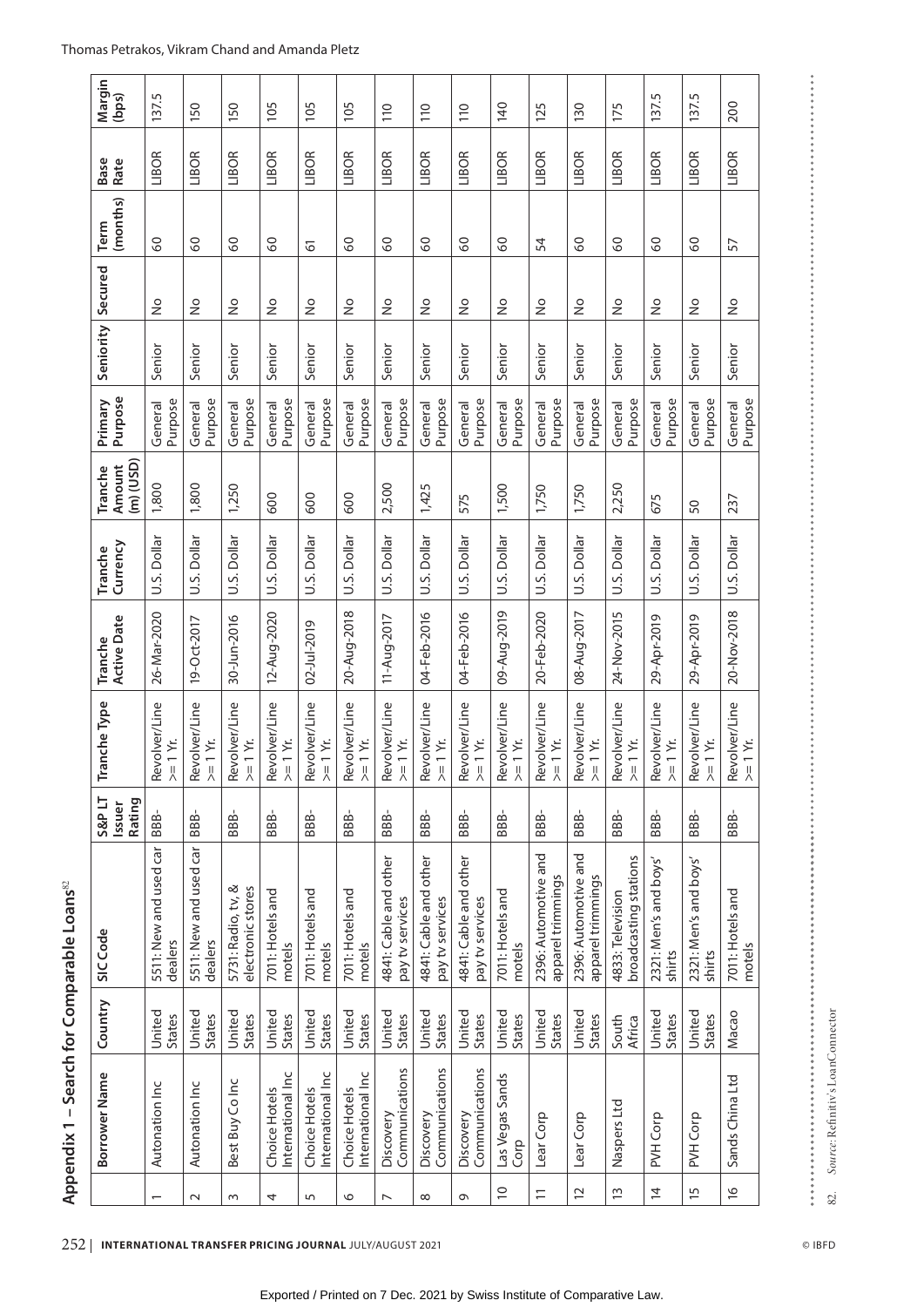| Margin<br>(bps)                      | 125                          | 110                          | 101.5                                | 137.5                                    | 112.5                        | 112.5                        |                        |                | 125    | 138      | 22    |
|--------------------------------------|------------------------------|------------------------------|--------------------------------------|------------------------------------------|------------------------------|------------------------------|------------------------|----------------|--------|----------|-------|
| <b>Base</b><br>Rate                  | LIBOR                        | LIBOR                        | LIBOR                                | LIBOR                                    | LIBOR                        | LIBOR                        | Interquartile<br>range | Lower Q.   110 | Median | Upper Q. | Count |
| (months)<br>Term                     | 8                            | 8                            | 8                                    | 8                                        | 8                            | 8                            |                        |                |        |          |       |
|                                      | ş                            | $\frac{1}{2}$                | $\frac{1}{2}$                        | $\frac{1}{2}$                            | ş                            | $\frac{1}{2}$                |                        |                |        |          |       |
| Seniority Secured                    | Senior                       | Senior                       | Senior                               | Senior                                   | Senior                       | Senior                       |                        |                |        |          |       |
| Primary<br>Purpose                   | Purpose<br>General           | Purpose<br>General           | General<br>Purpose                   | General<br>Purpose                       | Purpose<br>General           | Purpose<br>General           |                        |                |        |          |       |
| $(m)$ (USD)<br>Amount<br>Tranche     | 700                          | 1,000                        | 900                                  | 2,500                                    | 500                          | 500                          |                        |                |        |          |       |
| Currency<br>Tranche                  | U.S. Dollar                  |                              | U.S. Dollar                          | U.S. Dollar                              | U.S. Dollar                  | U.S. Dollar                  |                        |                |        |          |       |
| <b>Active Date</b><br>Tranche        | $ 14 - Ju - 2016$            | 22-Nov-2016 U.S. Dollar      | 24-Oct-2019                          | 11-Feb-2019                              | 22-Dec-2015                  | 02-Nov-2015                  |                        |                |        |          |       |
| <b>Tranche Type</b>                  | Revolver/Line<br>$>= 1 Yr$ . | Revolver/Line<br>$>= 1 Yr$ . | Revolver/Line<br>$>= 1 Yr$ .         | Revolver/Line<br>$>= 1 Yr$ .             | Revolver/Line<br>$>= 1 Yr$ . | Revolver/Line<br>$>= 1 Yr$ . |                        |                |        |          |       |
| <b>S&amp;PLT</b><br>Rating<br>Issuer | BBB-                         | BBB-                         | <b>BBB-</b>                          | BBB-                                     | BBB-                         | BBB-                         |                        |                |        |          |       |
|                                      | 5944: Jewelry stores         | 5943: Stationery stores      | handbags and purses<br>3171: Women's | 4841: Cable and other<br>pay tv services | 5411: Grocery stores         | 5411: Grocery stores         |                        |                |        |          |       |
| Country SIC Code                     | Bermuda                      | United<br><b>States</b>      | United<br>States                     | United<br>States                         | United<br>States             | United<br>States             |                        |                |        |          |       |
| Borrower Name                        | Signet Jewelers<br>Ltd       | Staples Inc                  | Tapestry Inc                         | Viacom Inc                               | Whole Foods<br>Market        | Whole Foods<br>Market        |                        |                |        |          |       |
|                                      | $\overline{1}$               | $\frac{8}{2}$                | $\overline{6}$                       | 20                                       | 21                           | 22                           |                        |                |        |          |       |

# Interest Rate Benchmarking for Transfer Pricing Purposes: A Comparison between the Loan and the Bond Approach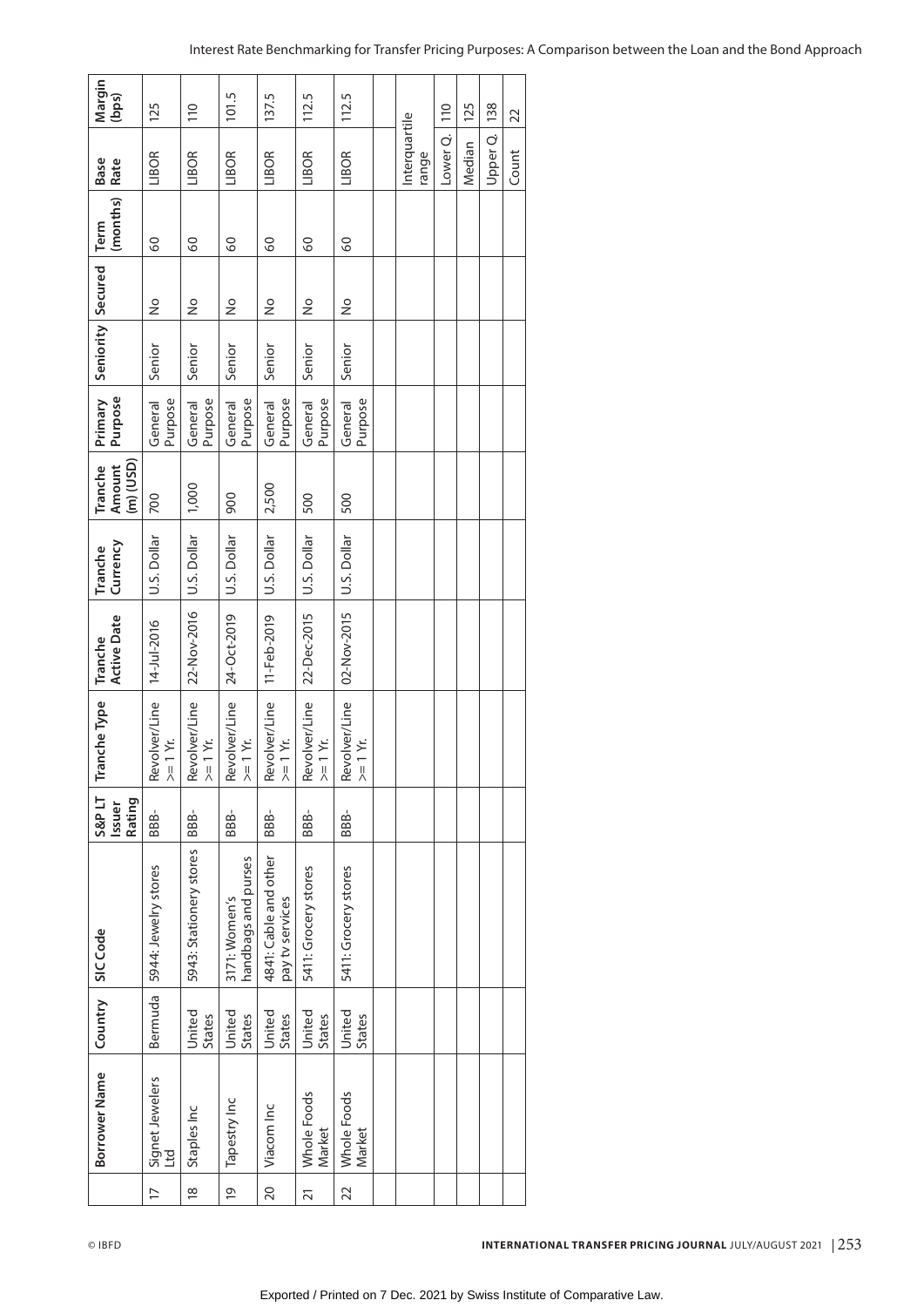| spread<br>Credit<br>(bps)                         | 166                                                  | 75                              | 75                              | 109                             | 59                                 | 338                  | 473                  | 468                  | 338                  | 302                  | 302                  | 264                                       | 294                                       | 287                                       | 285                                       | 410                             |
|---------------------------------------------------|------------------------------------------------------|---------------------------------|---------------------------------|---------------------------------|------------------------------------|----------------------|----------------------|----------------------|----------------------|----------------------|----------------------|-------------------------------------------|-------------------------------------------|-------------------------------------------|-------------------------------------------|---------------------------------|
| Libor/Swap<br>15/10/20<br><b>GSV NSD</b><br>(bps) | 50                                                   | 50                              | 50                              | 50                              | 50                                 | 50                   | 50                   | SO                   | 50                   | SO                   | SO                   | SO                                        | 50                                        | 50                                        | 50                                        | SO                              |
| <b>YTM</b><br>15/10/20<br>(bps)                   | 216                                                  | 125                             | 125                             | 159                             | 109                                | 388                  | 523                  | 518                  | 388                  | 352                  | 352                  | 314                                       | 344                                       | 337                                       | 335                                       | 460                             |
| term (years)<br>Remaining                         | 5.0                                                  | 4.7                             | 4.7                             | 5.4                             | 4.6                                | rŪ.<br>4.            | 4.5                  | 4.5                  | 4.5                  | S<br>ெ               | 5.3                  | 4.7                                       | 5.3                                       | 4.5                                       | 5.4                                       | 4.6                             |
| Maturity<br>date                                  | 01/10/2025                                           | 15/06/2025                      | 15/06/2025                      | 11/03/2026                      | 15/05/2025                         | 01/05/2025           | 01/05/2025           | 01/05/2025           | 01/05/2025           | 15/02/2026           | 15/02/2026           | 15/06/2025                                | 01/02/2026                                | 23/04/2025                                | 15/03/2026                                | 15/05/2025                      |
| Seniority                                         | Senior Unsecured                                     | Senior Unsecured                | Senior Unsecured                | Senior Unsecured                | Senior Unsecured                   | Senior Unsecured     | Senior Unsecured     | Senior Unsecured     | Senior Unsecured     | Senior Unsecured     | Senior Unsecured     | Senior Unsecured                          | Senior Unsecured                          | Senior Unsecured                          | Senior Unsecured                          | Senior Unsecured                |
| Amount Issued<br>(USD)                            | 450,000,000                                          | 488,512,000                     | 488,392,000                     | 700,000,000                     | 1,000,000,000                      | 2,000,000,000        | 750,000,000          | 750,000,000          | 2,000,000,000        | 750,000,000          | 749,707,000          | 500,000,000                               | 400,000,000                               | 450,000,000                               | 400,000,000                               | 600,000,000                     |
| Currency<br>Principal                             | US Dollar                                            | US Dollar                       | US Dollar                       | US Dollar                       | US Dollar                          | US Dollar            | US Dollar            | US Dollar            | US Dollar            | US Dollar            | US Dollar            | US Dollar                                 | US Dollar                                 | US Dollar                                 | US Dollar                                 | US Dollar                       |
| Rating<br>S&P LT                                  | 886-                                                 | BBB-                            | BBB-                            | BBB-                            | BBB-                               | BBB-                 | BBB-                 | BBB-                 | <b>BBB-</b>          | BBB-                 | BBB-                 | BBB-                                      | BBB-                                      | BBB-                                      | BBB-                                      | BBB-                            |
| TRBC Sector                                       | Parts & Service<br>Retailers (NEC)<br>Auto Vehicles, | Broadcasting<br>(NEC)           | Broadcasting<br>(NEC)           | Broadcasting<br>(NEC)           | without Grocery<br>Discount Stores | <b>Travel Agents</b> | <b>Travel Agents</b> | <b>Travel Agents</b> | <b>Travel Agents</b> | <b>Travel Agents</b> | <b>Travel Agents</b> | Hotels, Motels &<br>Cruise Lines<br>(NEC) | Hotels, Motels &<br>Cruise Lines<br>(NEC) | Hotels, Motels &<br>Cruise Lines<br>(NEC) | Hotels, Motels &<br>Cruise Lines<br>(NEC) | Department<br>General<br>Stores |
| Incorporation<br>Country of                       | United States                                        | United States                   | United States                   | United States                   | United States                      | United States        | United States        | <b>United States</b> | United States        | <b>United States</b> | United States        | United States                             | United States                             | United States                             | United States                             | United States                   |
| Issuer                                            | AutoNation Inc                                       | Communications LLC<br>Discovery | Communications LLC<br>Discovery | Communications LLC<br>Discovery | Dollar Tree Inc                    | Expedia Group Inc    | Expedia Group Inc    | Expedia Group Inc    | Expedia Group Inc    | Expedia Group Inc    | Expedia Group Inc    | Host Hotels &<br>Resorts LP               | Host Hotels &<br>Resorts LP               | Hyatt Hotels Corp                         | Hyatt Hotels Corp                         | Kohls Corp                      |
|                                                   |                                                      | $\sim$                          | $\sim$                          | 4                               | 5                                  | $\circ$              | $\overline{ }$       | $\infty$             | G                    | $\supseteq$          | $\overline{1}$       | $\overline{c}$                            | $\tilde{1}$                               | $\overline{4}$                            | $\overline{1}$                            | $\frac{1}{2}$                   |

254 **International Transfer Pricing Journal** July/August 2021 © IBFD

83. *Source*: Refinitiv's EIKON

Source: Refinitiv's EIKON

# Exported / Printed on 7 Dec. 2021 by Swiss Institute of Comparative Law.

 $\frac{1}{2}$ 83.